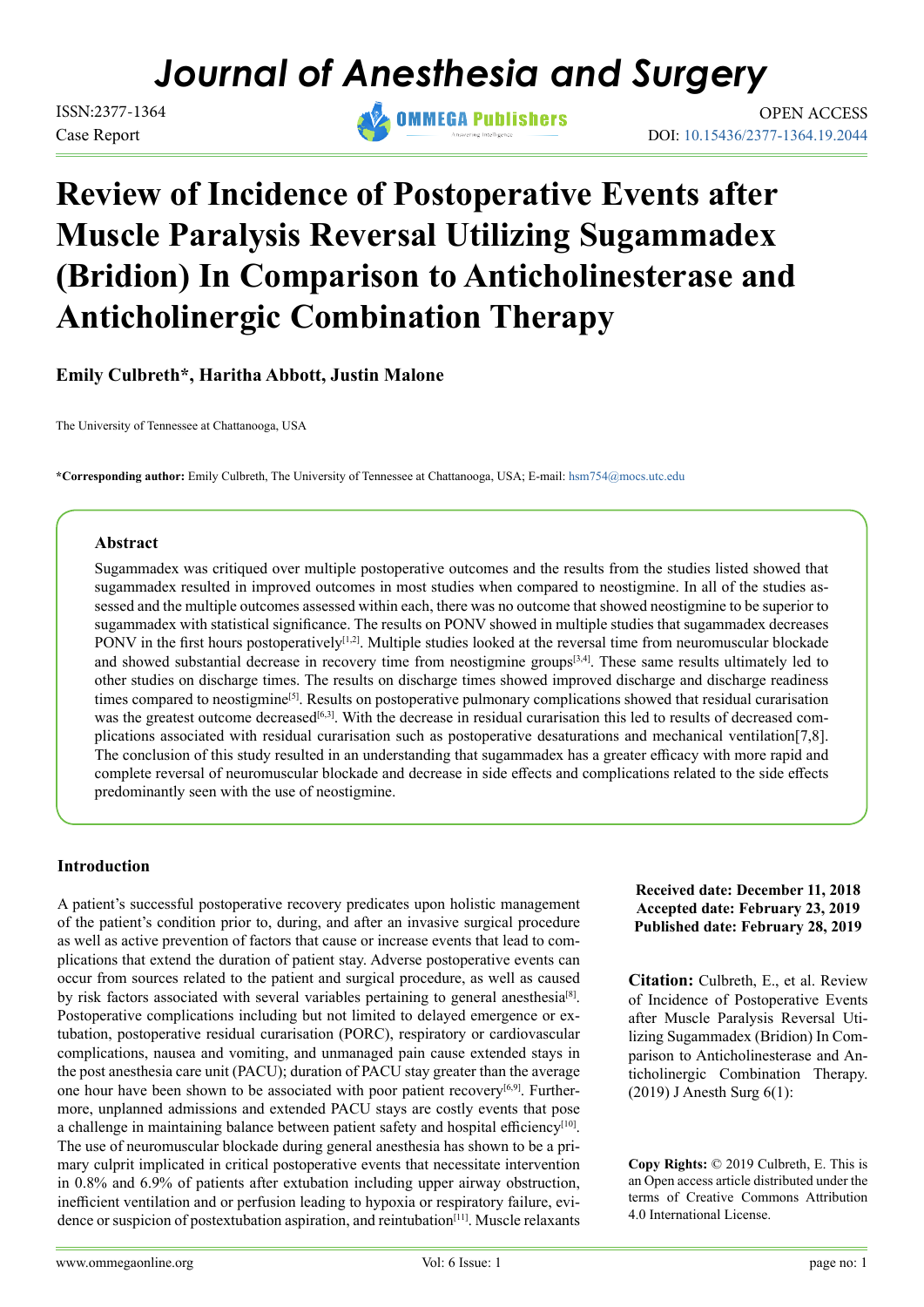

are routinely reversed at the culmination of a surgical case in an effort to prevent these complications, however inefficiencies and ineffectiveness of medications used for this purpose has spurred investigation of alternatives that exert a more positive impact on post-surgical patient outcomes.

#### **Purpose**

This review aims to integrate the evidence regarding the efficacy of selective muscle relaxant binding and reversal agent Bridion (sugammadex) and the implications of the use of this medication on adverse events and outcomes in postoperative patients compared to an anticholinesterase/anticholinergic combination. Standard procedure regarding reversal of muscle relaxant includes the use of a cholinesterase inhibitor such as neostigmine, in combination with an anticholinergic medication such as glycopyrrolate or atropine to offset side effects of anticholinesterase use including bradycardia, increased secretions, and bronchospasm<sup>[\[8\]](#page-12-4)</sup>. The limitations of this practice in both efficacy and safety are evident in studies revealing unresolved neuromuscular blockade or even worsening muscle function, as well as properties such as slow onset, short duration, variable results, ceiling effect, and unsuitability for reversal of deep neuromuscular blockade<sup>[12]</sup>. This integrative review is intended to determine if common practice is best based on examination of literature analyzing the medications used to reverse muscle paralysis, as well as randomized controlled trials and retrospective observational studies of post-surgical patient outcomes identifying the variables associated with adverse events in relation to the use of anticholinesterase and anticholinergic treatment. Identifying the factors associated with muscle relaxant reversal that affect increased PACU stays and investigating methods to prevent these is important in the effort to improve patient stability, recovery, and fiscal use of facility resources<sup>[9]</sup>.

## **Variables**

Variables studied in this integrative review are relative to complications associated with the use reversal of neuromuscular blocking agents (sugammadex versus anticholinesterase medications such as neostigmine) and their implications on postoperative patient recovery. These include a comparison of time to moderate and deep neuromuscular blockade recovery, which has been shown to directly correlate with patient stability and positive postsurgical outcome[s\[13,14\]](#page-12-9). In addition, operating room to PACU discharge times are examined and also directly reflect a distinction between reversal medications' efficacy<sup>[5]</sup>. Additional variables examined include those associated with the reversal medications' direct effects and side effects such as cardiovascular compromise and muscular weakness<sup>[14]</sup>. Major determinants of patient comfort and duration of PACU stays are investigated in this review and include the presence of residual paralysis and the implications of this complication, the incidence of nausea and vomiting in the immediate postoperative period and during the first 24 hours in the post surgical patient, and pulmonary complications especially in special populations such as the elderly<sup>[1]</sup>. A comprehensive analysis of the variables listed above as well as time to TOF, operating time, PACU stay duration, desaturation after extubation, reintubation, and reversal cost/ complication treatment cost/total cost allows for a thorough understanding of the efficacy and appropriateness of sugammadex

(Bridion) in comparison to anticholinesterase and anticholinergic treatment and provides rationale for the pursuit of change to current practice<sup>[8]</sup>.

## **Search Criteria**

The literature search for this integrative review included utilization of multiple databases such as PubMed, CINAHL complete, MEDLINE, ProQuest, and Cochrane library. A search was conducted using keywords sugammadex, bridion, neostigmine and postoperative complications. The search was then narrowed by title and abstract to make sure it fit within the review guidelines. Publications that compare the efficacy, safety, and risk of complications of sugammadex (Bridion) and anticholinesterase treatment are used to synthesize a cumulative overview of the disadvantages of current clinical practice and follow evidence showing how the use of sugammadex (Bridion) remedies many common postoperative complications<sup>[14]</sup>. Data and discussion for this review was gleaned from randomized controlled trials of adequate sample size, retrospective observational studies of postoperative patient outcomes, prior literature reviews, and texts utilized to investigate objective differences between the two treatments for muscle relaxant reversal.

### **Outcomes Measured**

This integrative review focuses on post-surgical patients; various specific groups within this population were considered such as patients with obstructive sleep apnea (OSA), patients undergoing gynecological procedures, those classified as obese, patients of ASA status 1-4, and multiple age groups beginning at age 18. The primary intervention examined in this study is reversal of neuromuscular blockade utilizing sugammadex (Bridion). Comparison of patient outcomes after treatment with sugammadex (Bridion) rather than commonly utilized anticholinesterase and anticholinergic combination treatment was achieved by identifying variables that affect postoperative recovery. Outcomes that are measured include factors associated with patient recovery and specific adverse events occurring in the postoperative period and their incidence relative to the use of sugammadex (Bridion) versus anticholinesterase/anticholinergic treatment such as neostigmine and glycopyrrolate. The time frame in which the majority of data yielded usable results is the immediate postoperative as well as within a 24 hour period after surgical procedure.

## **Organization of Data**

The primary method of organization utilized during this study is a collaborative drive and labeled folders to sort journal articles and ongoing/completed works. Data acquired from literature relative to this study was analyzed and placed in an evidence table that is categorized by participants, research design, methods used, and results to allow for efficient and thorough review of acquired information.

## **Methods**

#### **Population Elements and Demographics**

The population examined in the studies included in this review is comprised of surgical patients of ASA status 1-3 undergoing procedures requiring general anesthesia and neuromuscular block-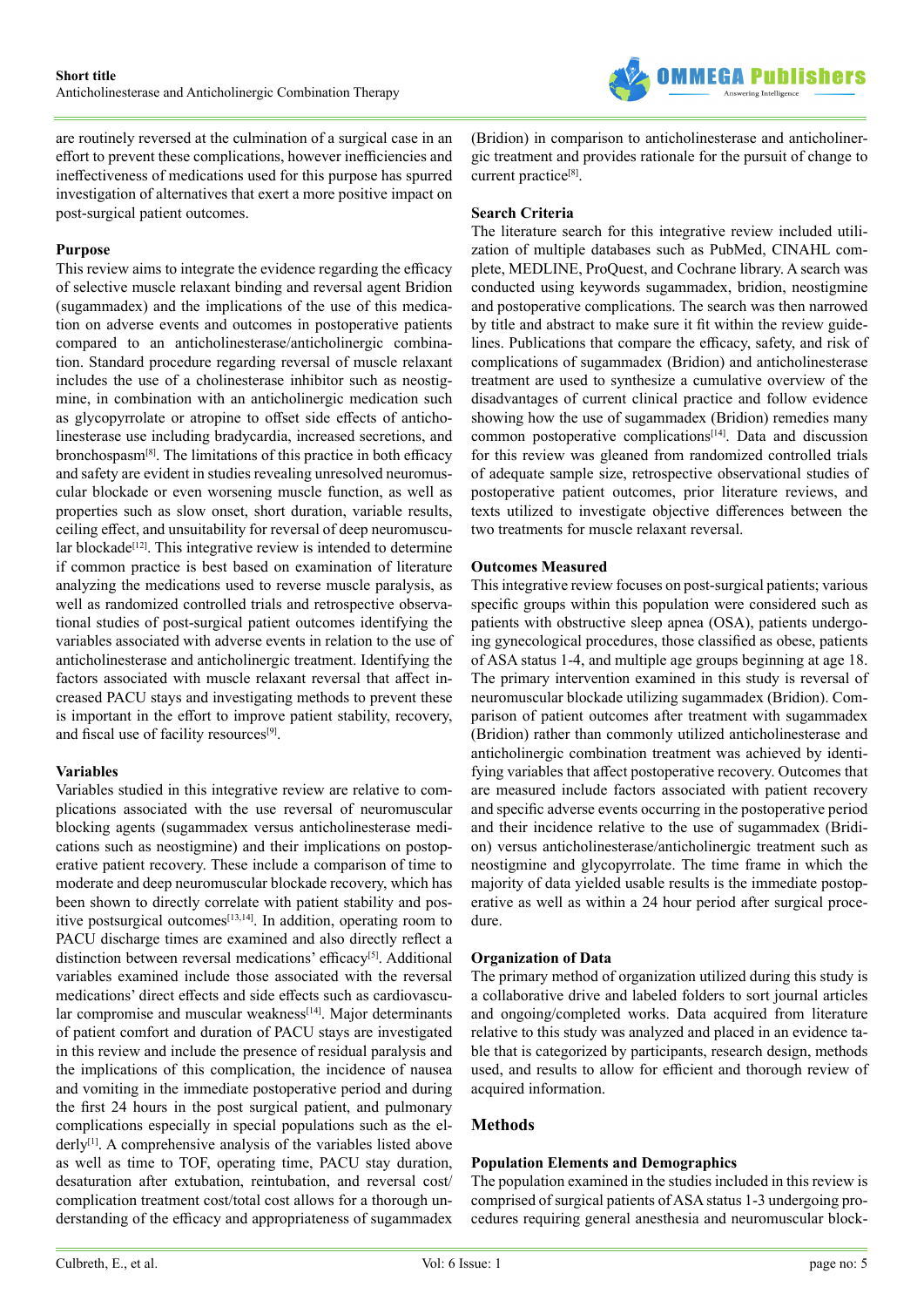ade including but limited to laparoscopic gynecological procedures, extremity operations, obstructive sleep apnea surgery, elective inpatient operations, and same-day surgeries. In addition, the population considered only included patients who were able to be recovered in the post anesthesia care unit (PACU); patients that required intensive care admission were not considered since objective assessment of neuromuscular blockade recovery and isolation of affecting variables could not be accurately conducted in these patients. The majority of studies conducted regarding the use of the reversal agent Bridion (sugammadex) compared to an anticholinesterase/anticholinergic combination included patients greater than 18 years of age, but less than 65 in order to eliminate or decrease age related factors of the pediatric and elderly population that may decrease the representativeness of the sample. All studies except one included in this review, utilized both men and women. Patients of ASA status IV, V, and VI were not considered due to inability to isolate postoperative outcomes related to neuromuscular blockade reversal from those associated with presenting comorbidities. Each article explained who was participating in the studies, who was excluded, and why they chose the given population allowing for a cumulative review that assesses a sample population that is congruent with the general population.

#### **Source Range**

As a group we decided that outdated literature would not be relevant to our research analysis. As we looked through journal articles, the oldest article that we reviewed was from 2012. Three articles were from 2018, three from 2017, two from 2015, and one from 2014. This makes all of the information gained on our topic within the past six years. We felt that having a range of only six years from the current that this would allow that our research would be more valid.

#### **Sources Reviewed**

The foundational knowledge for this review was obtained from academic texts in order to objectively define the two treatment modalities and properties of each medicine relevant to this study. Subsequent research included articles from academic journals focused on clinical anesthesia. Data and discussion for this review was gleaned from randomized controlled trials of adequate sample size, retrospective observational studies of postoperative patient outcomes, prior literature reviews, and texts utilized to investigate objective differences between the two treatments for muscle relaxant reversal. Comparison of sugammadex (Bridion) and anticholinesterase/anticholinergic treatment was guided by reported results of studies conducted to more accurately delineate differences in patient outcomes based on administered treatment with reduced variability in light of patient related factors. Retrospective review of outcomes without standardized muscle relaxant protocol were also considered as means to identify prospective consequences of treatment based on individual case reports and circumstances. Neither government nor grey literature was utilized for this review.

#### **Search Strategies**

The literature search for this integrative review included utilization of multiple databases such as PubMed, CINAHL complete, MEDLINE, ProQuest, and Cochrane library. A search was conducted using keywords sugammadex, neostigmine and postoperative complications. The search was then narrowed by title and abstract. Publications that compare the efficacy, safety, and risk of complications of sugammadex (Bridion) and anticholinesterase treatment are used to synthesize a cumulative overview of the disadvantages of current clinical practice and follow evidence showing how the use of sugammadex (Bridion) remedies many common postoperative complications<sup>[14]</sup>.

**Inclusion Criteria:** The selection of studies for inclusion in this review was made by establishing parameters to remove or decrease the influence of confounding variables and utilize sample populations that accurately represent the general population. Furthermore, the goal in creating these parameters is to understand the representativeness of the sample population(s) and take this into consideration when incorporating reported results into discussion or recommendations for the use of sugammadex (Bridion). To be included in this review, studies must have utilized an unbiased, random sample with a minimum sample size of 70 participants for an original trial or 500 participants/case reports for a systematic review or meta analysis. Studies must have included surgical patients, ASA 1-3, undergoing general anesthesia requiring neuromuscular blockade and reversal of muscle relaxant at culmination of operation. Inclusion of studies limited to a single surgery type or population type was allowed but this was taken into consideration while drawing conclusions from the reported patient outcomes.

**Exclusion Criteria:** Studies that utilized patients with comorbidities that directly affect responsiveness to treatment with neuromuscular blocking agents or muscle relaxant reversal agents in a manner that would skew results positively or negatively, i.e. conditions such as neuromuscular disease, extreme respiratory compromise, ASA 4-6, where excluded from this review. Studies demonstrating low internal validity were also excluded - these contained threats to internal validity including but not limited to maturation due to patient progress or decline due to factors unrelated to neuromuscular blockade or muscle relaxant reversal, instrumentation due to health care provider and medication administration dose and timing variability, and selection due to a large disparity in patient health status or demographic especially if present in the control group<sup>[15]</sup>. Studies that used methods of self report such as the Likert scale were not considered due to the subjective nature of the results. Any presence of Type I or Type II errors whether due to inadequate sample size specific to the study or skewed sampling resulting in adequate representation of the population were also considered cause for exclusion[\[16\].](#page-12-12)

#### **Data Quality**

Literature acquired for this review was evaluated based on level of congruence with inclusion criteria as well as strength of reported results as reflected by sample size and associated symmetry of distribution. Studies utilizing controlled trials or otherwise acquired data were evaluated for statistical significance and subsequent implied clinical significance. Each article and source was evaluated for degree of contributory information leading to synthesis of discussion or drawing of conclusion. With use of an evidence table to organize acquired data, we were able to as-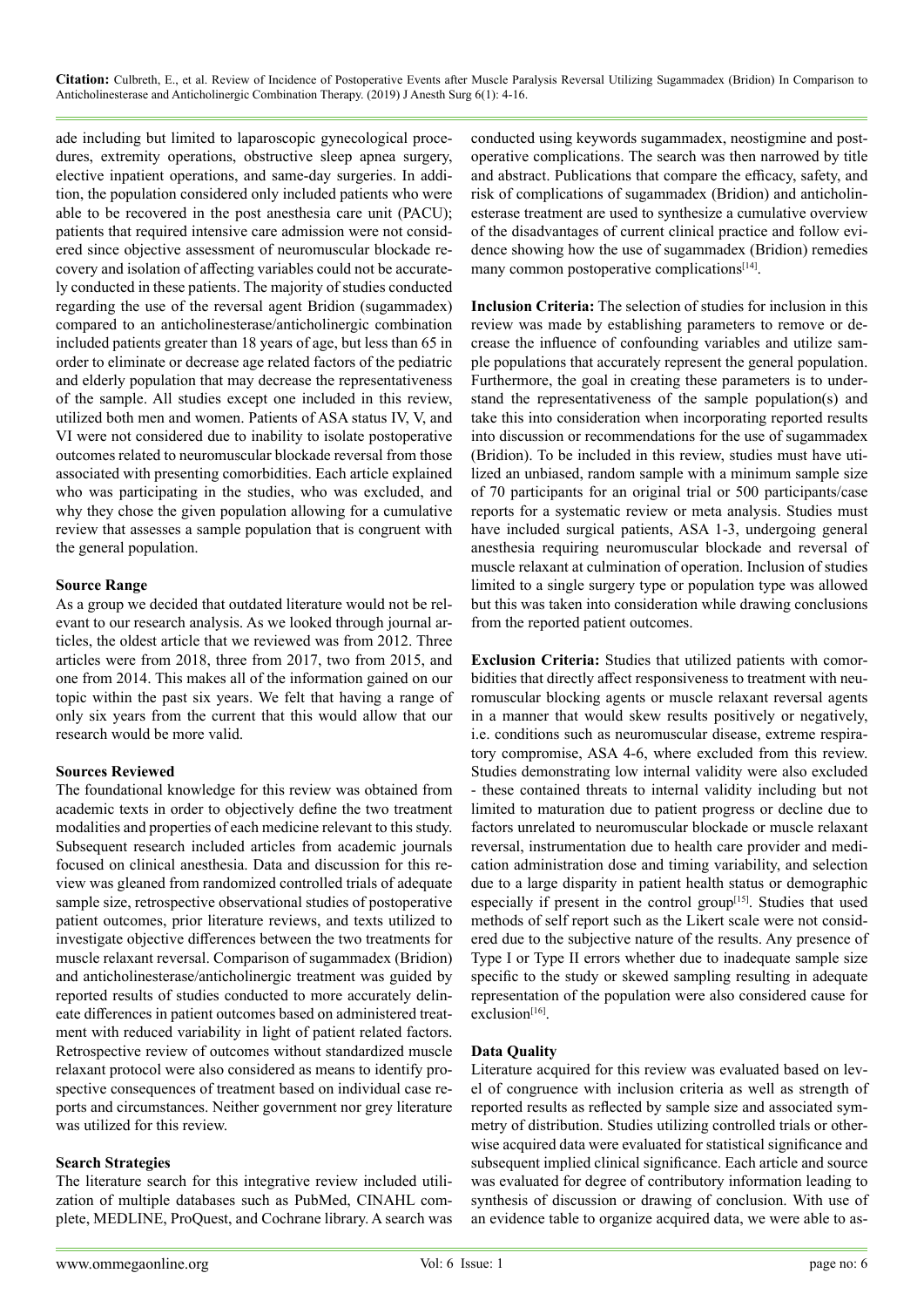

sign a numerical value to all articles/texts denoting the degree of relevance to the review. Data quality was ranked statistically and clinically by heterogeneity. Statistical heterogeneity was assessed by looking at p values and I2 values when available. Values were assessed to determine if heterogeneity was statistically significant for the study. Values greater than  $p > 0.05$  were excluded from the study. Clinical heterogeneity was also subjectively assessed and compared to similar studies.

#### **Approach to Analysis**

Analysis of treatment modalities utilized for reversal of neuromuscular blockade during general anesthesia gained impetus after introduction of the use of modified cyclodextrin agent sugammadex (Bridion) into clinical practice<sup>[17]</sup>. Understanding of the role of sugammadex (Bridion) in the clinical setting has increased with the publication of studies investigating the outcomes associated with its use in specific populations, side effects and adverse events associated with its administration, and the implications of the use of sugammadex on expenditure of time, money, and resources<sup>[8]</sup>. Our analysis takes into consideration numerous publications of this type in an effort to develop a true understanding of this treatment modality in comparison to those that are already established and challenge common practice in light of the incidence of postoperative events associated with neuromuscular blockade reversal (or inadequate reversal). In order to conduct this comparison, we first identified the current common practice regarding reversal of paralytic agents after neuromuscular blockade during general anesthesia as being an anticholinesterase/anticholinergic combination and defined the parameters of its use in the clinical setting. We next identified sugammadex(Bridion) as an alternative method for muscle relaxant reversal and established understanding of mechanism of action, onset, duration, etc. of the individual drugs as well as reviewed associated outcomes, side effects, and postoperative events associated with each treatment modality.

Utilizing publications that demonstrated an inferential statistical approach, we conducted a comparison of incidence of adverse postoperative events based on treatment modality. This consisted of identification of continuous measures such as operating time, recovery time, age, and summarized using standard deviations as well as identification of variables (categorical and binary) such as desaturation, nausea, etc. presented as percentages in order to quantify evidence in a manner that would support our ability to draw conclusions regarding best practice<sup>[4]</sup>. We conducted a thorough search of literature to verify, duplicate, and affirm results of initial analysis of controlled trials and retrospective reviews in an effort to identify the circumstances under which each treatment is most effective/appropriate as well as review of limitations each treatment and identify barriers to use such as cost, availability, and culture. Our ultimate goal is to contribute suggestions for the use of sugammadex (Bridion) in the clinical setting by developing an understanding of how this agent can be used to produce the greatest benefit to the surgical patient population.

## **Results**

## **Recovery of Neuromuscular Blockade**

An analysis conducted by Herring et al<sup>[\[14\]](#page-12-10)</sup> consisting of 26 stud-

ies performed during the emergence of sugammadex as part of the sugammadex development program sponsored by Merck & Co., Inc. contrasts its efficacy to that of neostigmine, or a placebo, in reversing deep neuromuscular blockade induced by rocuronium or vecuronium. Data was compiled from these studies in an effort to show the effectiveness of treatment with sugammadex across diverse patient populations, allowing for deep levels of neuromuscular blockade and improved operating conditions during surgical procedures without the risk of residual neuromuscular blockade afterward from inadequate muscle relaxant reversal<sup>[14]</sup>. The data included in this analysis were pooled from multicenter, randomized, Phase II and Phase III trials that were conducted between December 2002 and August 2010 consisting of a total of 1855 surgical patients equal or greater to 18 years of age, ASA Class 1-3, requiring neuromuscular blockade for the planned procedure<sup>[\[14\]](#page-12-10)</sup>. The primary variable examined is time to recovery of train-of-four (TOF) to 0.9 after administration of sugammadex at the recommended dose of 2.0- 4.0 mg/kg at 1-2 post-tetanic counts and 16 mg/kg for reversal 3 minutes after rocuronium administration of 1.2 mg/kg or bolus dose of vecuronium[\[14\]](#page-12-10).

Results illustrated in Herring et  $al<sup>[14]</sup>$  state the geometric mean time to recovery to TOF ratio of 0.9 to be approximately 1.9 minutes and 2.9 minutes after sugammadex 2.0 mg/kg administration in relation to neuromuscular blockade elicited by rocuronium and vecuronium respectively. When assessed at 5 minutes post sugammadex administration, the investigators found a total of 96% and 86% recovery rate respectively, versus 16% and 9% following use of neostigmine. This analysis also demonstrates that though time to recovery to TOF of 0.9 increases as the depth of neuromuscular blockade present prior to reversal increases, time to recovery with sugammadex treatment is still significantly less<sup>[\[14\]](#page-12-10)</sup>. In addition, sugammadex may be used even under circumstances in which a patient presents with no post tetanic twitch count – since neostigmine is not appropriate in this situation, the use of sugammadex reigns superior without comparison. The investigators conclude that the consistency in results across all 26 studies confirm that the use of sugammadex yields more rapid and complete reversal of neuromuscular blockade versus neostigmine, and the role of sugammadex in emergent situations where immediate reversal of paralytic agent is needed (such as in inability to intubate after muscle relaxation has taken place) renders it invaluable in the clinical setting $[14]$ .

This analysis presents irrefutable evidence demonstrating the superior efficacy of sugammadex over that of neostigmine in terms of TOF recovery when this variable is isolated as it is in the studies conducted. All 26 studies included in this article were supported by Merck Co., Inc., producers of sugammadex, making it prudent to acknowledge the potential presences of bias in experimentation and results. The likelihood of this is low since the results portrayed in this analysis are congruent with other studies in this same vein of inquiry. This pooled analysis contributes significant support for the use of sugammadex in the clinical setting; however variables such as cost and side effects are not mentioned, making it difficult to claim that sugammadex should be used under all circumstances instead of neostigmine without further investigation of those specifics.

Further investigation of the use of sugammadex administration includes a Cochrane review with meta-analysis and tri-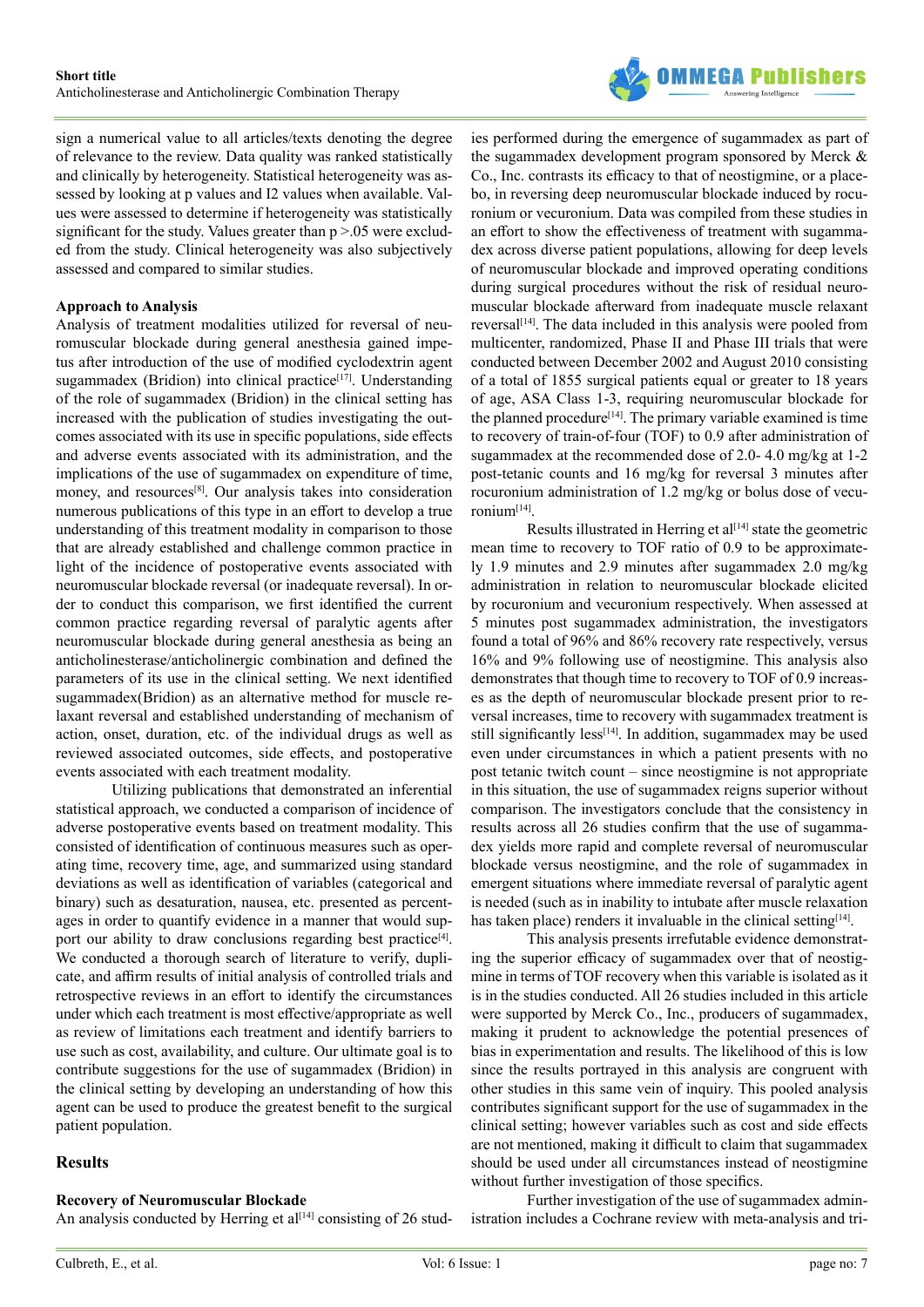al sequential analysis conducted by Hristovska, et al.[\[3\]](#page-12-1) (2018), which compares the efficacy and safety of sugammadex and neostigmine by focusing on recovery time from neuromuscular blockade to  $TOF > 0.9$  but also includes comparison of the incidence of adverse events such as bradycardia and the presence of postoperative residual paralysis. This review includes 41 randomized clinical trials involving surgical patients of >18 years of age, ASA physical status 1-4, requiring neuromuscular blockade for a total of 4206 participants<sup>[3]</sup>. Outcomes related to recovery time from neuromuscular blockade to TOF of > 0.9 were measured with comparison of administration of sugammadex 2 mg/kg and neostigmine 0.05mg/kg in the presence of the second twitch in a TOF count as well as recovery time from post-tetanic twitch count of 1-5 to recovery of TOF > 0.9 with comparison of administration of sugammadex 4mg/kg and neostigmine 0.07 mg/kg[\[3\]](#page-12-1). The incidence of postoperative adverse events was carefully analyzed to only include those associated with medications used for muscle relaxant reversal<sup>[3]</sup>.

The research compiled and analyzed by Hristovska et  $al^{[3]}$  is consistent with other investigators' findings as it demonstrates decreased recovery time to TOF > 0.9 after deep neuromuscular blockade with the use of sugammadex compared to recovery time after use of neostigmine, averaging 2.9 min and 48.8 min respectively when sugammadex 4 mg/kg and neostigmine 0.07 mg/kg were administered. Another primary outcome investigated by this review is the presence of postoperative residual paralysis, defined as inability to perform a 5-second head lift, reports of general muscle weakness after extubation and in the PACU, oxygen desaturation < 90% and/or oxygen required during transport, respiratory complication, or reports from the author of residual neuromuscular blockade, which allowed inclusion of 424 participants<sup>[3]</sup>. The authors found that use of sugammadex significantly lowered the risk of this adverse event compared to incidence of residual muscular paralysis after the use of neostigmine<sup>[3]</sup>. The investigators of this review were also able to conclude that the incidence of bradycardia after reversal of muscle relaxant is significantly less after use of sugammadex compared to neostigmine due to the mechanism of action of the agent – being a synthetic gamma-cyclodextrin with hydrophilic exterior an and hydrophobic core, rocuronium molecules are encapsulated and thereby inactivated without any influence on acetylcholine or associated muscarinic receptors<sup>[3]</sup>.

Outcomes pertaining to other side effects associated with muscle relaxant reversal such as intra-ocular pressure, hemodynamics, bleeding events, renal function, gastric emptying, thyroid function, cognitive function, and pain were not assessed in this study since the reported data format in the included studies did not meet the requirements for meta-analysis, making this review useful in gleaning insight of a few aspects of the use of sugammadex but inappropriate if trying to obtain a comprehensive understanding and assessment of the agent. The reliability of many of the studies is called into question during the review of this article in that there is an abundance of trials that obtained a low GRADE quality of evidence owing to the presence of a high risk of bias and/or overall imprecision<sup>[3]</sup>. Furthermore, exclusions based on date of trial, dosages of agents used, or type of patient included were not made during compilation of studies for this review and therefore accuracy of the final results might be decreased. Since the outcomes identified and resulting conclusions remain consistent throughout the studies included in this review as well as others of the same kind, it is reasonable to allow for some variance in method and in fact might even bolster the support for superior efficacy of sugammadex since this is evident despite variability in dose administered and patient population.

As the benefits of using sugammadex for neuromuscular blockade reversal have become increasingly known, investigation of the application of this agent in clinical practice is necessary to understand if these benefits outweigh the cost associated with the drug. For example, a retrospective audit conducted by Kadam and Howell<sup>[4]</sup> assessing unrestricted and restricted access to sugammadex in a health care facility gives insight to how sugammadex truly impacts the healthcare environment by determining if overall reduced recovery time as a result of unrestricted use of the drug yields more positive outcomes and makes fiscal sense in comparison to the use of neostigmine. This audit consists of surgical cases from January 1st to December  $31<sup>st</sup>$ , 2014 - during this time period the first six months was designated for unrestricted use of sugammadex and the second six months for restricted use with total of 1347 and 1302 patients included in each category respectively, with the exclusion of 19 patients admitted to the ICU and 275 patients with incomplete recorded data<sup>[4]</sup>. The dosage of sugammadex studied ranged from 100mg – 400mg with a median of 200mg, with a decrease in total usage as represented by vial consumption from 1830 vials during the first six months to 843 in the second six months equaling a 54% reduction in use<sup>[4]</sup>. The mean operating time and mean recovery time was then weighed against the cost of sugammadex (approximately 100 times more costly than neostigmine for this facility) for both time periods<sup>[4]</sup>.

Kadam and Howell (2018)<sup>[4]</sup> found that mean operating time was not affected by the restriction of sugammadex in the second 6-month audit period, however the mean recovery time which was decreased during the period of unrestricted use did increase significantly when the use of sugammadex was restricted as reported by  $p < 0.0001$ . Side effects caused by sugammadex use were not increased despite unrestricted use allowing the authors to claim that unrestricted use is considered safe<sup>[4]</sup>. Despite the reduction in time of recovery from neuromuscular blockade with the use of sugammadex, the investigators conclude that the cost differential between sugammadex and neostigmine and the reported expenditure for the duration of the audit do not support even the restricted use of sugammadex since they do not believe the benefits of reduced recovery time offset the overall cost of the drug<sup>[\[4\]](#page-12-14)</sup>. The investigators also report that though the study demonstrates increased recovery time during the period of restricted use, they cannot rule out other causes of delay such as patient factors or facility factors such as staffing shortages causing even more doubt as to the practicality of implementing common use of sugammadex in their clinical setting[\[4\].](#page-12-14)

This analysis is limited in that it only samples one facility and relies on retrospective review of electronic patient charts to gather data; this method contains a marked degree of unreliability compared to conducting original randomized clinical trials where the sample population and measured variables/ outcomes are controlled and defined by specific parameters. It is important to recognize that this study does support the claim that sugammadex is more efficient in reversing neuromuscular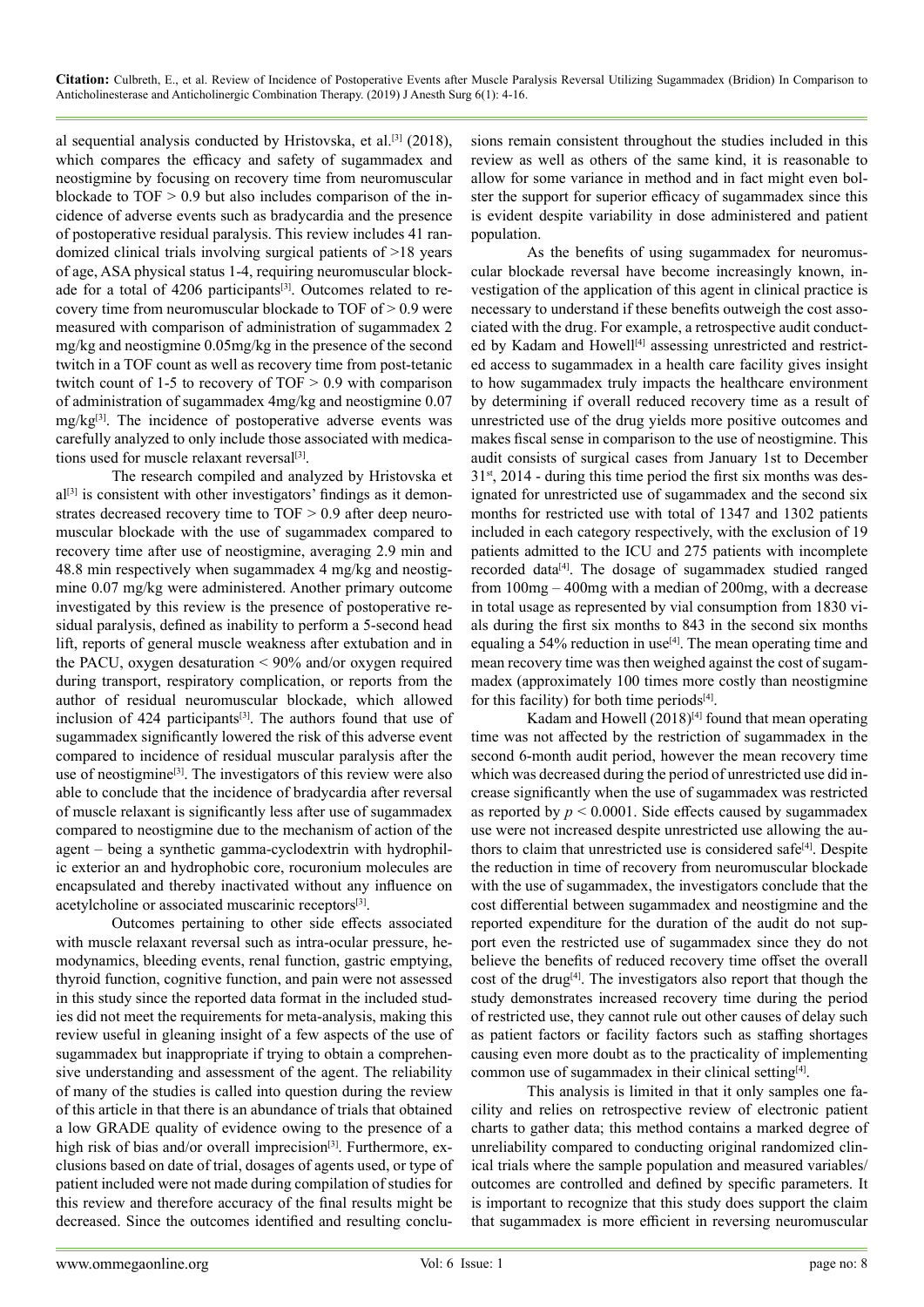

blockade than neostigmine which is consistent with the general consensus. Since this study sheds light on the monetary aspect of sugammadex use, it is therefore equally important to recognize that this treatment is more costly when compared to neostigmine and further inquiry as to fiscally prudent use must be made in order to argue for its application in standard clinical practice. This article however does not address the cost of administering an anticholinergic agent with neostigmine during reversal, which is necessary in almost all cases and therefore does not portray a completely accurate view of expenditure associated with neostigmine use. Overall, this study implies that the use of sugammadex may be most appropriate when confined to specific circumstances with refined parameters, and with the understanding that the benefit of complete and efficient neuromuscular blockade in these situations outweighs the associated costs.

#### **Postoperative Nausea and Vomiting**

We conducted an analysis of study performed by Paech, et al[.\[18\]](#page-12-15) (2018) looking at recovery characteristics of patients receiving either sugammadex or neostigmine and glycopyrrolate for reversal of neuromuscular block. They conducted this study using a randomised controlled trial and looked at postoperative complications like nausea and vomiting, double vision, dry mouth, and sedation on 304 women undergoing laparoscopic gynecological surger[y\[18\]](#page-12-15).

The results of the study showed that incidence of early nausea and vomiting not significantly different between sugammadex and neostigmine (49% vs. 51%;  $p = 0.731$ ). There was a decreased incidence of double vision (11.5% vs 20%;  $p = 0.044$ ) and dry mouth (71.6% vs. 85.5%; p=0.003) with sugammadex. Two hour sedation scores were also lower after sugammadex (median (IQR [range] 0 (0-3 [0-10]) vs 2 (0-4.[0-10]); p=0.021. The primary outcome they were assessing was nausea and vomiting during the first six hours while the other outcomes were secondary<sup>[\[18\]](#page-12-15)</sup>.

The primary outcome they assessed was nausea and vomiting within 6 hours postoperatively. This study has no external funding or competing interest. The study resulted in an almost identical outcome for nausea and vomiting between the groups but is concerning because they grouped in patients randomly and did not address if they high or low risk for nausea and vomiting. Factors such as smoking, history of motion sickness, history of postoperative nausea and vomiting (PONV) and intraoperative and postoperative narcotics were not taken into account. Female is also a modifier for increased risk of PONV which all participants shared. Without assessing patient risk for PONV and prophylaxis treatments given you introduce bias into the study. There is too many factors not assessed that comprise the legitimacy of this study. Though the study has its flaws it still did not find any results that showed sugammadex to be inferior to neostigmine. We concluded that sugammadex if given to this population regardless of PONV risk would be no more beneficial than traditional neostigmine reversal $[18]$ .

Koyuncu et al<sup>[1]</sup> (2015) also conducted a randomized, blinded trial to assess postoperative nausea and vomiting. They looked at 100 American Society of Anesthesiologist (ASA) 1 and 2 patients undergoing extremity surgeries. They randomly assigned patients to receive either neostigmine and atropine or sugammadex for reversal of neuromuscular blockade at the end of surgery when they had 4 twitches with fade present. Their main outcome was PONV but also assessed recovery parame-ters, antiemetic consumption, and side effects<sup>[\[1\]](#page-12-0)</sup>.

They concluded with  $P < 0.05$  that nausea and vomiting scores were lower in the sugammadex patients upon arrival to the PACU. Antiemetic and analgesic consumption were similar for each group while extubation (median [interquartile range], 3  $[1-3.25]$  vs 4  $[1-3.25]$ ; p < .001) first eye opening (4  $[3-7.25]$  vs 7 [5-11];  $p < .001$ ), and head lift (4 [2-7.25] vs 8 [11-25];  $p < .001$ ) in minutes were all shorter in patients receiving sugammadex. They concluded antagonism of neuromuscular blockade with sugammadex speed recovery of neuromuscular strength only slightly and transiently reduces PONV compared with neostigmine and atropine<sup>[1]</sup>.

This study along with the other study on PONV failed to characterize patients by their PONV risk but did better to assess antiemetic and analgesic consumption which can help or hurt PONV. They concluded that PONV is transiently decreased in sugammadex and recovery is quicker. This study is a better predictor of PONV and can be concluded that it is decreased initially after surgery with sugammadex. We also concluded from this study along with others that recovery from neuromuscular blockade is faster which aligns with the fast onset of suggama $dex^{[1]}$ .

Research by Ledowski et al<sup>[2]</sup>. (2014) demonstrates that residual neuromuscular blockade is a multifactorial cause for postoperative decline and is associated with morbidity in the recovery period. This study contains retrospective analysis of medical records of 1444 surgical patients who received neuromuscular blocking agents during surgery in an effort to determine the effect of sugammadex on endpoints including unwanted events in the PACU (such as PONV or cardiac arrhythmia, SaO<sub>2</sub> less than 96% on 6L of oxygen, bronchospasm, and need for airway intervention including tracheal intubation), pulmonary complication or symptoms within 7 postoperative days, PACU turnover time, and length of hospital stay<sup>[2]</sup>. Of the total patient population, 722 patients received sugammadex for reversal and 722 were given either neostigmine or no reversal in an effort to duplicate the circumstances of a previous pilot study<sup>[2]</sup>. Those that received sugammadex or neostigmine were given a mean dose of 2.7 mg/kg and 2.4 mg respectively with neostigmine being combined with glycopyrrolate 0.4 in all but three cases[\[2\].](#page-12-16)

This study showed that there was no difference in the groups' use of intraoperative fentanyl and postoperative pain scores and fentanyl administration were not significantly different between the groups<sup>[2]</sup>. Surgeries that used sugammadex were significantly shorter than not administered sugammadex (NON-SUG) group, but airway-associated complications were not significantly different and neither group required a reintu-bation<sup>[\[2\]](#page-12-16)</sup>. There was a significant increase consumption of antiemetic drugs in PACU in the NON-SUG group (18.2% vs. 13.6%)[\[2\]](#page-12-16). They related this to the higher incidence in PONV in the neostigmine part of the group (21.5% vs 16.9%) in the non reversal group. What makes these results more significant is that the group that was reversed with neostigmine they all received prophylactic antiemetic drugs more often (SUG 67.3% vs. NEO 74% vs. NONE 60.8%; p < 0.05)[\[2\]](#page-12-16). All patients from ASA 1-4 showed increased pulmonary outcome scores as age increased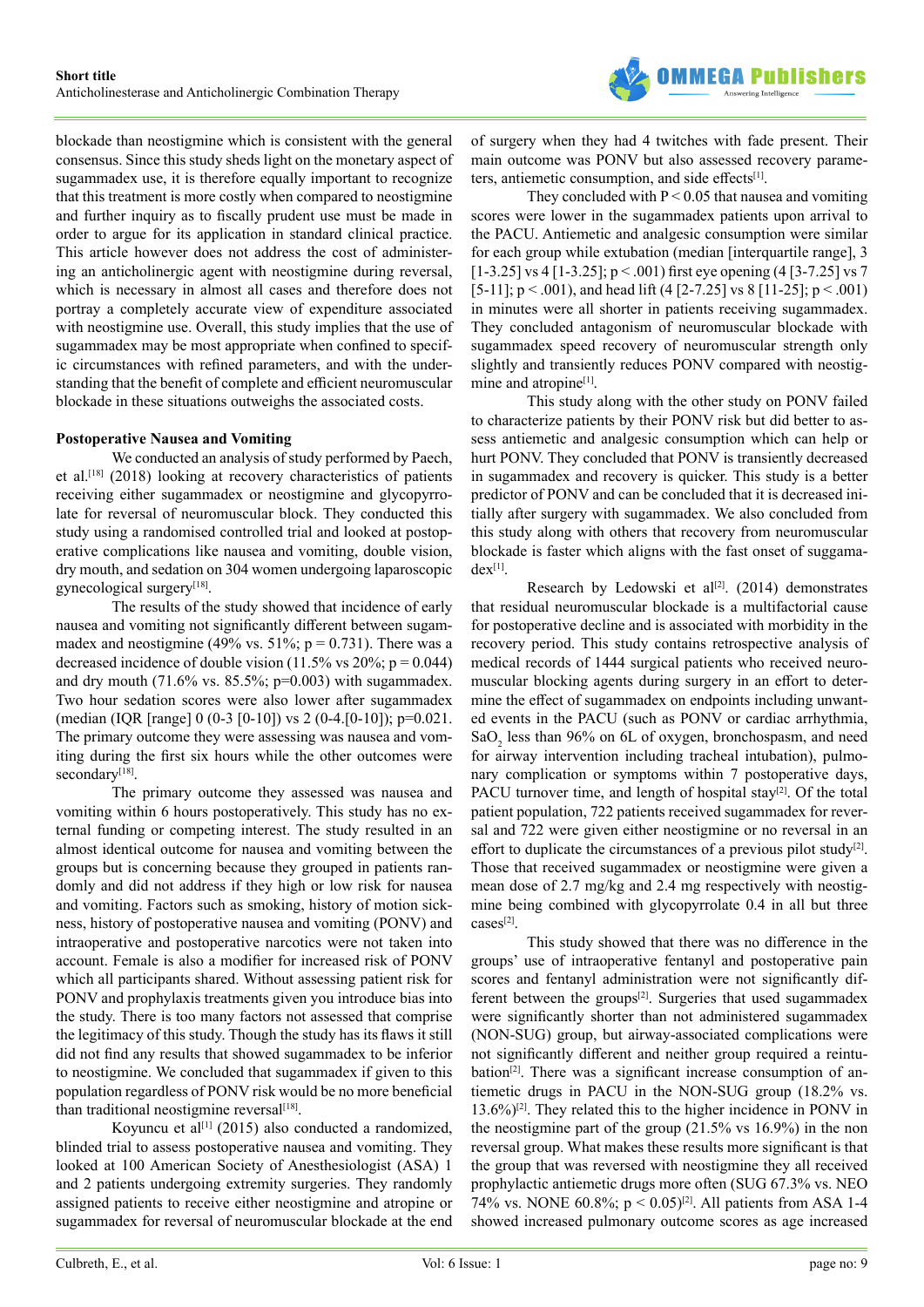but in the ASA 3 & 4 group the use of sugammadex decreased the slope of increase drastically $[2]$ . The pulmonary outcome score correlated with length of hospital stay but no difference was found between the groups<sup>[\[2\]](#page-12-16)</sup>.

This study pulled together multiple factors including types of surgeries, sex, age, BMI, smoking, alcohol, pulmonary disease, ASA, anesthetic, and urgency of operation<sup>[2]</sup>. They compiled these and their significance. After this they found that PONV and antiemetic consumption was decreased in the sugammadex group. They looked at all factors that can increase the risk of PONV and found the correlation in decreased PONV. This study was more extensive than other PONV studies we found and confirmed the decrease in PONV from a previous study and draws into question the study that found no significant difference in PONV scores. They also found that pulmonary outcome scores were decreased more in elderly ASA 3 and 4 patients. This could be due to the decrease in reserve seen with older adults and increased issues with lingering muscle relaxant, where sugammadex fully reverses relaxant. With the other studies combined with this study shows that sugammadex is better for use if PONV is a concern and attempted to be avoided. It could also be concluded that if a patient is elderly or at increased risk of pulmonary issues sugammadex is the superior drug for reversal to optimize patient pulmonary outcomes. If the patient is a low risk of PONV and younger with low risk of pulmonary complications than neostigmine would be an adequate medication for reversal of muscle relaxant $[2]$ .

#### **PACU Discharge Times**

Carron, et al.  $(2017)^{5}$  conducted a study looking at sugammadex and it's time to postoperative discharge. Bias was assessed and Michelle Carron and Carlo Ori received payments for lectures from Merck Sharp & Dohme. The study compared reversal of muscle paralysis with sugammadex to neostigmine and conducted a systematic review and a meta-analysis to interpret the results. A total of 518 participants were included across 6 studies. The study wanted to compare results from other articles to see if the conflicting data on discharge times were revealed when all were compiled. The study looked at multiple discharge times such as discharge from OR to PACU, PACU to surgical ward and readiness of discharge to each of those<sup>[\[5\]](#page-12-2)</sup>.

The results of this study concluded that discharge from OR to PACU was significantly faster with a mean difference of 22.14 minutes. Discharge to the surgical ward from the PACU was also faster with a mean difference time of 16.95 minutes. Discharge readiness from the OR to the PACU was also shorter with mean difference being 5.58 minutes. All three categories were significant with p values less than 0.05. The last category was discharge readiness from the PACU to the surgical ward which showed a mean difference of 1.10 minutes and was not significant yielding a p value of  $0.6394^{[5]}$  $0.6394^{[5]}$  $0.6394^{[5]}$ .

The study yielded significant results and were more evident for discharge time from the OR to the PACU. Times decreased in the following categories supposedly showing the quick onset associated with sugammadex use for reversal, which is reached slower with neostigmine.

Once reversal of neuromuscular blockade is reached and it would be expected that readiness to discharge to the surgical ward would be around the same. After looking at the study and bias within it we concluded it was still significant and showed greater efficacy in the reversal time compared to neostigmine<sup>[\[5\]](#page-12-2)</sup>.

#### **Postoperative Respiratory Events**

Shah et al.<sup>[7]</sup> (2018) conducted a study regarding the effects of Sugammadex vs Neostigmine and their effect of postoperative mechanical ventilation in the recovery period. These authors hypothesized that the use of Neostigmine when compared to sugammadex would demonstrate increased chances of residual neuromuscular blockade and would lead to morbidity from pulmonary issues, such as: obstruction, pneumonia, and hypoxemia. The hypothesis was tested with IRB approval, through a study put into action at Emory University Hospital between October 1, 2015 and October 1, 2016. The research design was divided into two periods: six and a half months before the introduction of sugammadex and five and a half months after sugammadex was made available in the operating room. The choice of neostigmine *vs* sugammadex was solely up to the provider caring for the patient; inclusion criteria for this study were patients undergoing general endotracheal anesthesia, with electronic anesthesia record during the study period, and had recovered in the PACU. The study compared the categorized rates of PACU mechanical ventilation to examine the effects of the newly introduced drug, sugammadex, following a post-hoc chart review to figure out the reason for postoperative mechanical ventilation. After sorting through exclusion criteria, there were 3,789 patients in the pre-sugammadex introduction, and 3,419 in the second period of the introduction of sugammadex $[7]$ .

Interestingly, following the introduction of sugammadex, the use of neostigmine dropped from 90.6% to 30.7%, sugammadex became the antagonist of choice, and a small number of cases (14) used both neostigmine and sugammadex, suggesting sugammadex acted as a rescue agent. The study revealed that the overall incidence of PACU mechanical ventilation was 86 out of 3,798 cases (2.3%) in the pre-sugammadex period, and 60 of the 3,419 cases (1.8%) in the post-sugammadex introduction[\[8\].](#page-12-4) More statistics revealed that the introduction of sugammadex into the OR did not decrease the rate of PACU mechanical ventilation, but mechanical ventilation related to residual neuromuscular blocking did decreased significantly with the introduction of sugammadex (from  $0.63\%$  to  $0.20\%$ )<sup>[7]</sup>.

As found in many articles in this literature review, there are many positive effects that have occurred since the introduction of sugammadex. When studying not only mechanical ventilation in the recovery room, but also nausea, vomiting, and recovery rates from paralysis, one could infer that there are numerous benefits to the introduction of sugammadex into american operating rooms. With the statistics found in this article, it allows the provider to practice more confidently in knowing that using sugammadex over neostigmine will overall improve their patients' outcome in not needing further mechanical ventilation within the PACU.

In an article written by Unal et al<sup>[\[8\]](#page-12-4)</sup> (2015), the effects of sugammadex and neostigmine were studied in regards to postoperative respiratory complications. The purpose of this study was to compare the postoperative respiratory complications of neostigmine vs sugammadex in patients undergoing surgery for obstructive sleep apnea. The prospective randomized study was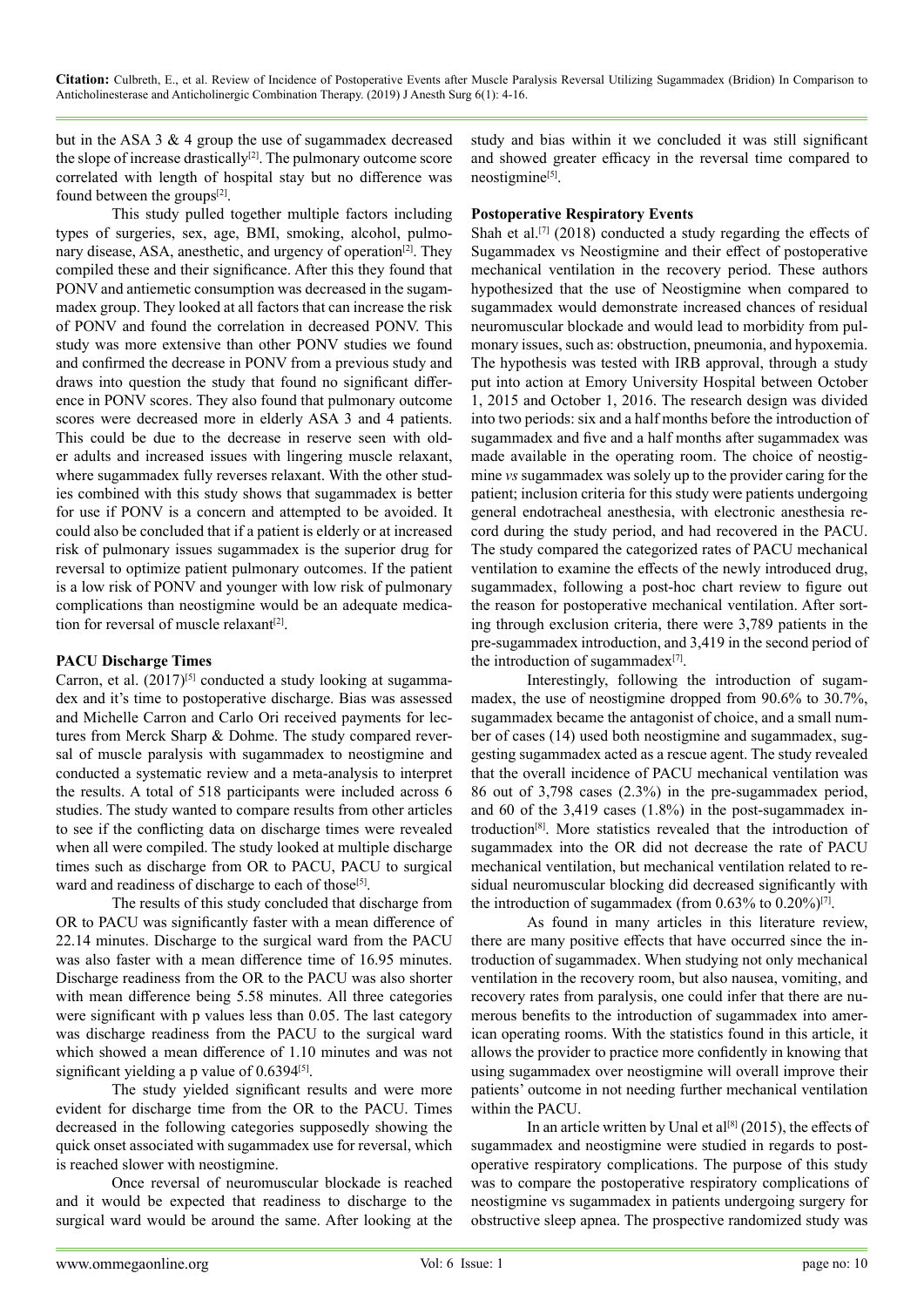

conducted in a research hospital after receiving ethical approval and included patients who were needing operation for obstructive sleep apnea, were ASA classes I and II, and in the age group of 19-65 years old. Exclusion criteria were patients who were on medications that would interact with muscle relaxants, patients with morbid obesity, pregnant patients, liver and kidney disease, and patients with neuromuscular and respiratory disease. Patients in this study were divided into groups by randomized selection using numbered envelopes. According to the envelope given to the anesthetist, some would receive sugammadex, 2 mg/kg, while others received 0.04 mg/kg of neostigmine and 0.5 mg of atropine. Monitoring of neuromuscular activity was performed from the adductor pollicis muscle via an acceleromyography technique. Postoperative pulmonary complications were recorded and included the following: cough, breath holding, increased secretions, desaturation (SPO<sub>2</sub> < 90), laryngospasm, bronchospasm, hypoxemia (PaO<sub>2</sub> < 60, apnea, and pulmonary disorders[\[8\]](#page-12-4).

The study was completed with a total of 74 patients that fell into the inclusion criteria. The results revealed that post-extubation, desaturation occured 12 patients (32.4%) in the neostigmine + atropine group and 4 patients  $(10.8\%)$  in the sugammadex group<sup>[8]</sup>. There also were other major differences in the two, as three patients in the neostigmine group also suffered from hypoxemia ( $PaO<sub>2</sub> < 60$ ) and did not improve with airway maneuvers/supplemental oxygen and required re-intubation postoperatively[\[8\].](#page-12-4) In total, eight patients in the neostigmine group, and one patient in the sugammadex group required unplanned admission to the intensive care unit<sup>[8]</sup>. Comparing this article to the Korean Journal of Anesthesiology, both are showing results that sugammadex has a less chance of pulmonary complications in the postoperative period. Both studies are showing results of better pulmonary outcomes in the sugammadex group, however; the anesthetist can't be naive in thinking that there are no pulmonary risks involved with sugammadex, as the studies prove otherwise.

In the journal, Anaesthesia and Intensive Care, an observational, non-interventional, and non-randomized study occurred to compare postoperative residual curarisation and early adverse respiratory events in patients receiving either neostigmine or sugammadex<sup>[6]</sup>. The primary objective was to evaluate the incidence of postoperative residual curarisation which was defined by a train of four < 90% upon arrival into the postoperative care unit. Other variables evaluated in the study consisted of oxygen saturation (SPO<sub>2</sub>) upon PACU arrival, episodes of SPO<sub>2</sub> < 90% in the PACU, airway maneuvers and/or stimulation to maintain  $SPO<sub>2</sub> > 90\%$  in the PACU, and the need for reintubation. In total, 624 patients were included in the study, all undergoing different types of elective surgical procedures that required general anesthesia with neuromuscular blocking agents. Criteria also included the patient being 18 years of ago or older, non-emergency surgery, and all patients were required to sign informed consent for neuromuscular blocking drugs and tracheal intubation[\[6\]](#page-12-3).

The results of the study revealed that 14% of the patients studied (88/624) had postoperative residual curarisation. Of the patients who had residual curarisation, fifteen percent spontaneously recovering from neuromuscular blockade without any form of reversal. Another 15% (21/139) reversed with

neostigmine had postoperative residual curarisation, while only 2% (1/44) of patients who received sugammadex had residual curarisation. Of all the patients participating in the study, none required re-intubation during their PACU stay<sup>[6]</sup>.

As mentioned above, numerous studies are revealing that the use of sugammadex over neostigmine is revealing better outcomes. In this study, the differences were 15% to 2% (neostigmine to sugammadex) in having residual curarisation when entering into the recovery period<sup>[6]</sup>. As providers in anesthesia, it is our duty to provide our patients with the best possible chance at thriving after any surgical procedure. Whether the patients are young or healthy, or older with much comorbidity, we must give them the best chance in the postoperative period, and as this study and many others are showing, the use of sugammadex decreases pulmonary complications in the postoperative period.

Sugammadex was critiqued over multiple postoperative outcomes and the results from the studies listed showed that sugammadex resulted in improved outcomes in most studies when compared to neostigmine. In all of the studies assessed and the multiple outcomes assessed within each, there was no outcome that showed neostigmine to be superior to sugammadex with statistical significance. The results on PONV showed in multiple studies that sugammadex decreases PONV in the first hours postoperatively<sup>[1,2]</sup>. Multiple studies looked at the reversal time from neuromuscular blockade and showed substantial decrease in recovery time from neostigmine groups<sup>[\[3,4\]](#page-12-1)</sup>. These same results ultimately led to other studies on discharge times. The results on discharge times showed improved discharge and discharge readiness times compared to neostigmine<sup>[\[5\]](#page-12-2)</sup>. Results on postoperative pulmonary complications showed that residual curarisation was the greatest outcome decreased<sup>[6]</sup>. With the decrease in residual curarisation this led to results of decreased complications associated with residual curarisation such as postoperative desaturations and mechanical ventilation<sup>[7,8]</sup>. The conclusion of this study resulted in an understanding that sugammadex has a greater efficacy with more rapid and complete reversal of neuromuscular blockade and decrease in side effects and complications related to the side effects predominantly seen with the use of neostigmine.

#### **Discussion**

The compilation of data presented in this review showing the inherent efficacy of sugammadex in reversal of neuromuscular blockade was acquired from randomized trials while majority of data reporting the incidence of adverse postoperative events was acquired from retrospective study. Common goals of majority of investigation regarding use of muscle relaxant reversal agents are associated with identifying factors that cause complications and making efforts to prevent or decrease these by the use of more efficacious treatment. Most research reflects high concern with postoperative events caused by pulmonary status as these are arguably the most detrimental to patient recovery and can carry the most severe consequences.

The original inquiry of this review aimed to understand the differing roles of sugammadex versus anticholinesterase agents in muscle relaxant reversal and their impact on postoperative events. Efficacy of sugammadex has been proven greater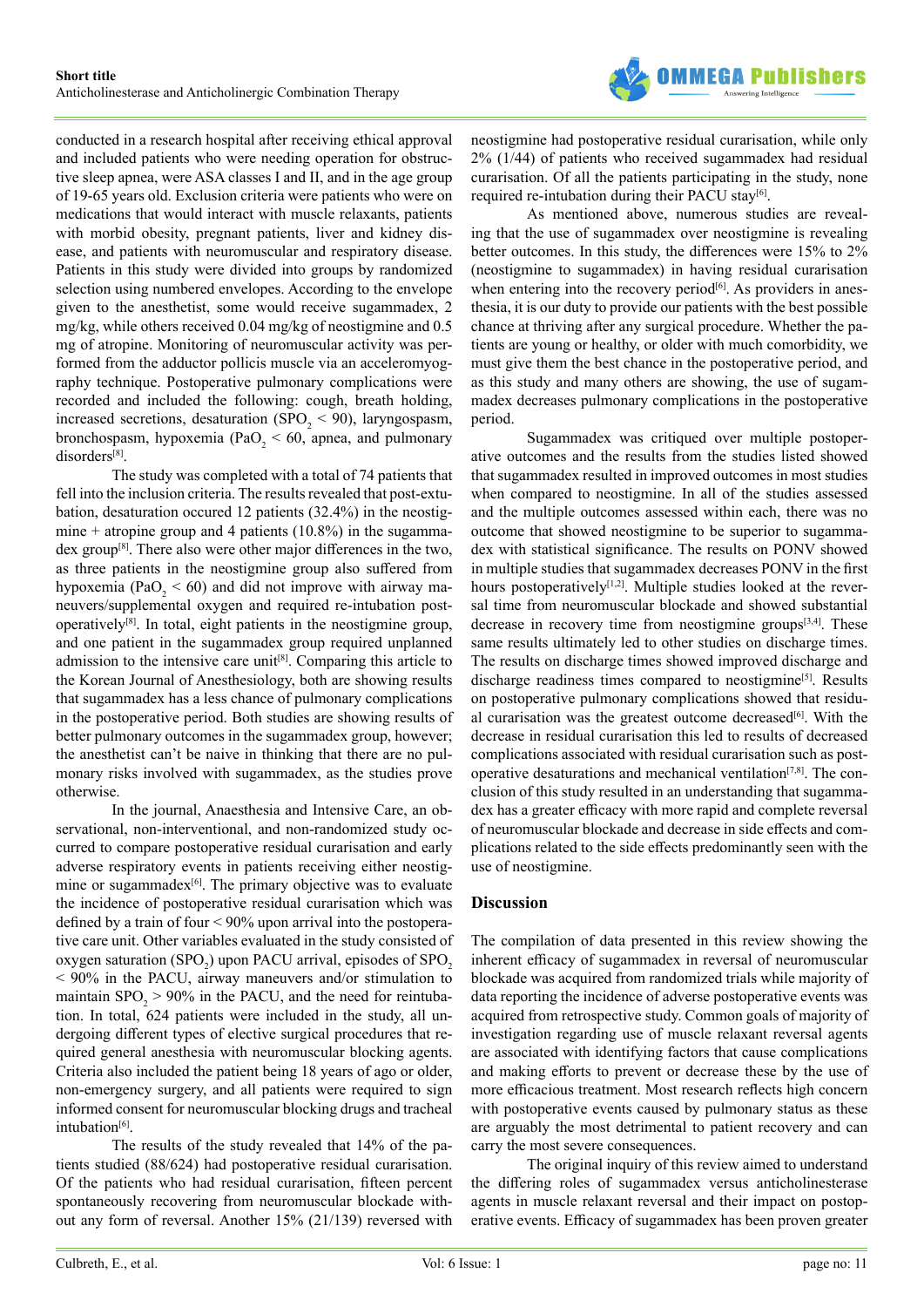than anticholinesterase/anticholinergic as evidenced by rapid return of TOF, which is consistent throughout the literature and studies most of which report significantly better results regarding achievement of complete reversal of neuromuscular blockade. Postoperative outcomes are better specifically in terms of respiratory events in high risk patients due to lack of residual muscular blockade after sugammadex use - this effect is more pronounced in elderly as age is an independent predictor of postoperative pulmonary outcomes[\[2\]](#page-12-16). Despite the overwhelming support of sugammadex as ideal for reversal of muscle relaxation, Sugammadex costs are greater than that of neostigmine (the most commonly used anticholinesterase agent), limiting availability and use. However costs may be outweighed by reduced OR time, reduced resources in PACU to support ventilation, more rapid postoperative discharge, and decreased hospital admission in relation to pulmonary complication, which reduce total patient cost despite increase in drug-related cos[t\[8\]](#page-12-4).

#### **Research Hypotheses and Conclusions**

Majority of studies produce consistent results in examining the mechanism of action of and role of sugammadex in relation to that of neostigmine, however many do not discuss cost/benefit of the use of sugammadex - of the ones that do, several have shown that neostigmine/anticholinergic use can produce results similar to that of sugammadex in healthy patients so the unrestricted use of sugammadex is not recommended or warranted. We have concluded that though ASA 1-3 patients were mostly studied, these patients may not glean the most benefit from use of sugammadex since adequate neuromuscular strength to support oxygenation/ ventilation can be achieved with neostigmine/anticholinergic in a majority of this population. These patients are not at high risk for other postoperative events especially if neostigmine/anticholinergic is dosed appropriately. Almost all studies supported their hypothesese that sugammadex use proved to be more beneficial in improving patient outcomes on many endpoints; however those that venture to make recommendations for practical use consistently report that standardized use of this agent on all populations is not necessary and fiscally detrimental.

#### **Validity Issues**

Many studies published regarding the efficacy and use of sugammadex report a high degree of bias and imprecision. One such publication admits that, according to the GRADE system, the quality of their findings ranked low to moderate across different out-comes[\[3\]](#page-12-1). It is also of concern that the initial studies regarding sugammadex use and efficacy were conducted by the corporation that produced sugammadex. Many trials did not have narrow parameters for inclusion of patients studied (only few exclusion criteria) so they were unable to identify/isolate variables that contribute to postoperative decline unrelated to residual neuromuscular blockade and might be caused by other factors such as lingering effects of opioids, age, emergency surgery, long surgery duration, abdominal surgery, vascular surgery, and obesity<sup>[3]</sup>. In addition, the investigators who conducted many of the trials were unable to standardize anesthetic in all patients to rule out these other variables forcing them to draw conclusions from trends in data rather than true quantifications which is arguably less accurate. In review the research of postoperative outcomes in patients, most data collection is retrospective, relying on chart audit and provider report. This creates the possibility of unreported or misreported case details or postoperative events. Finally, some results regarding the incidence of postoperative events such as PONV were conflicting and yielded inconsistent and irreproducible results questioning the legitimacy of any conclusions drawn from these trials.

#### **Gaps in Research and Prospects for Future Research**

As with almost all research conducted, there will always be gaps in the populations studied. Many of the literature reviews focused on healthy patients that were ASA status 1-3. As an anesthetist, the goal is to figure out what will work best for even those "unhealthy" patients. Patients that were often excluded were those with pre-existing pulmonary disease at high risk for postoperative complications, the elderly, those with neuromuscular disease i.e. myasthenia gravis, and other populations that require full neuromuscular blockade reversal to prevent postoperative decline. These patients with increased comorbidities that place them at high risk for complication are generally excluded from studies as the researchers felt that including these patients would contaminate their results or skew potential trends in data. Another gap in research is that many studies focused on the general use and efficacy of sugammadex, but the best use of the agent was not studied. A more tailored approach to research is required to identify the role of sugammadex in the clinical setting.

In future studies of sugammadex, researchers should explore the possibility of creating parameters for the use of sugammadex based on criteria that place the patient at a high risk for postoperative events after receiving neuromuscular blockade. Implementation of a scale that restricts the use of sugammadex to these circumstances or more prudently a combination of these circumstances would allow for targeted use of sugammadex to situations that present with the highest risk of postoperative decline. In addition to the parameters and dosage for use as recommended by manufacturer based on TOF (ie. no pre-tetanic twitches/post-tetanic twitches, Rocuronium dose given less than 3 min ago, etc.) a combination of certain patient demographics or occurrence of events during an anesthetic and emergence such as one pre tetanic twitch as measured by TOF, paralytic use within 10 min of culmination of operation, long duration of surgery and paralytic use at large doses for example >100mg Rocuoronium or > 50 mg Vecuronium, etc., elderly with age greater than 75 years, obesity with BMI greater than 35, concomitant pulmonary disease or abnormality in PFTs, conditions such as obstructive sleep apnea, or neuromuscular disease should warrant the use of sugammadex in the clinical setting.

The true value of sugammadex use in relation to cost might be very difficult to quantitatively prove without true isolation of variables and highly selective population studies with strict parameters for inclusion or exclusion. With the given data, utilizing sugammadex in the manner described above makes most fiscal sense while optimizing patients for postoperative recovery, especially those at high risk for postoperative decline.

**Conflicts of Interest:** There was no financial funding or conflict of interest for any author within this study.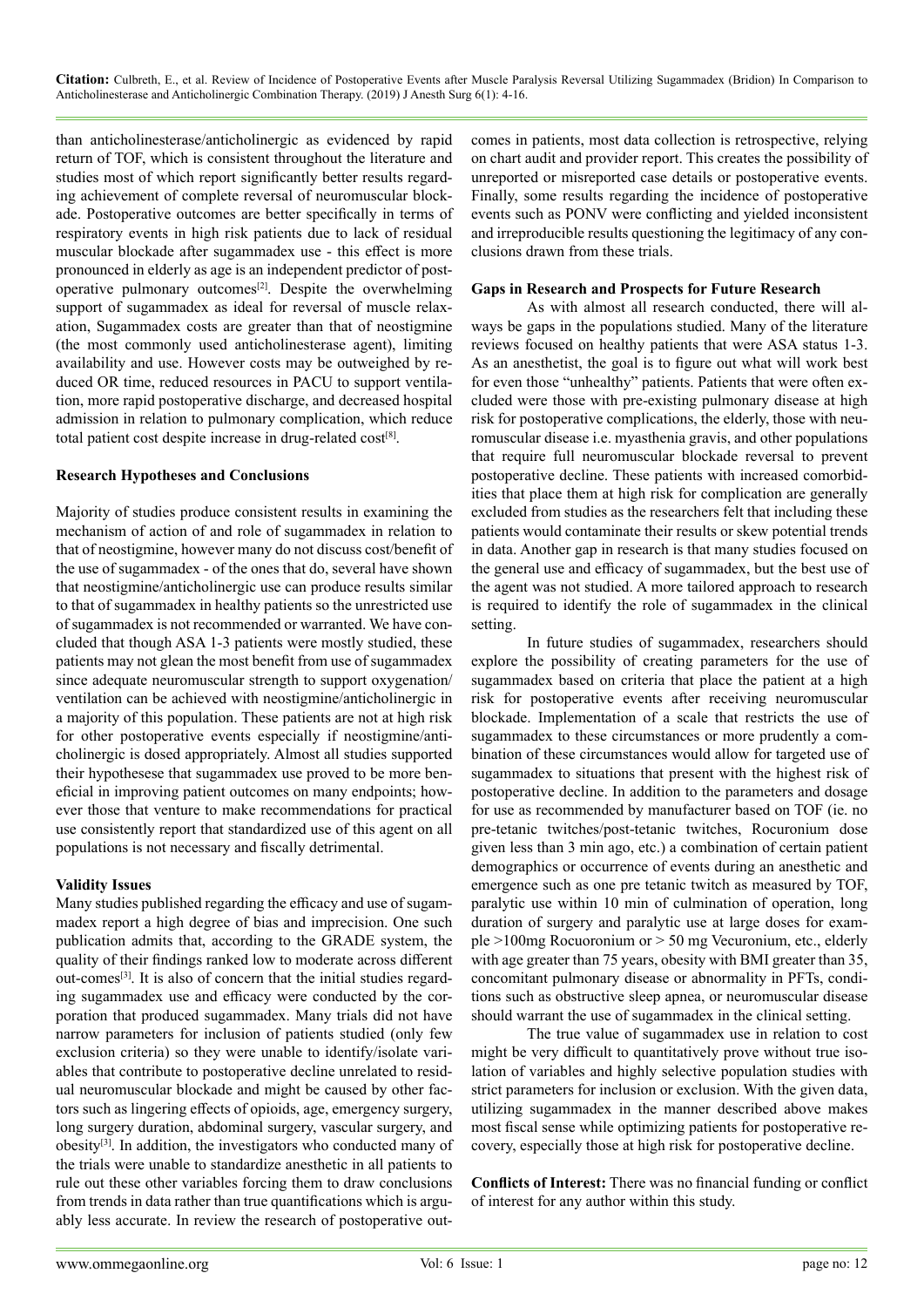

| Appendix<br>Evidence Table                                                                                                                                                                                                                                                                                                                                          |                                                                                                                                        |                                                                                                                                                                                                                                                                                          |                                                                                                                                                                                                                                                                                                                                                                                                                                                                                                                                                                                                                                          |                                                                                                                                                                                                                                                                                                                                                                                         |                                                                                                                                                                                                                                                                                                                                                                                                                                                              |  |
|---------------------------------------------------------------------------------------------------------------------------------------------------------------------------------------------------------------------------------------------------------------------------------------------------------------------------------------------------------------------|----------------------------------------------------------------------------------------------------------------------------------------|------------------------------------------------------------------------------------------------------------------------------------------------------------------------------------------------------------------------------------------------------------------------------------------|------------------------------------------------------------------------------------------------------------------------------------------------------------------------------------------------------------------------------------------------------------------------------------------------------------------------------------------------------------------------------------------------------------------------------------------------------------------------------------------------------------------------------------------------------------------------------------------------------------------------------------------|-----------------------------------------------------------------------------------------------------------------------------------------------------------------------------------------------------------------------------------------------------------------------------------------------------------------------------------------------------------------------------------------|--------------------------------------------------------------------------------------------------------------------------------------------------------------------------------------------------------------------------------------------------------------------------------------------------------------------------------------------------------------------------------------------------------------------------------------------------------------|--|
| <b>CITATION</b>                                                                                                                                                                                                                                                                                                                                                     | <b>PARTICIPANT</b>                                                                                                                     | <b>RESEARCH</b><br>DESIGN/<br><b>FRAMEWORK/</b><br><b>OBJECTIVE</b>                                                                                                                                                                                                                      | METHODS/MEASURES<br>(SELF-REPORTED)                                                                                                                                                                                                                                                                                                                                                                                                                                                                                                                                                                                                      | <b>RESULTS</b>                                                                                                                                                                                                                                                                                                                                                                          | <b>NOTES</b>                                                                                                                                                                                                                                                                                                                                                                                                                                                 |  |
| Paech, M. J., Kaye, R.,<br>Baber, C., & Nathan,<br>E. A. (2018). Recovery<br>characteristics of patients<br>receiving either sugam-<br>madex or neostigmine and<br>glycopyrrolate for reversal<br>of neuromuscular block:<br>A randomised controlled<br>trial. Anaesthesia Sup-<br>plement, 73(3), 340-347.<br>doi:10.1111/anae.14174                               | 307 women<br>scheduled for<br>day-surgical<br>laparoscopic<br>gynecological<br>procedure <1<br>hour under gen-<br>eral anesthesia      | A randomized<br>controlled trial                                                                                                                                                                                                                                                         | In recovery, PONV was assessed<br>by observation of the number of<br>episdoses of vomiting or retching<br>and a 0-10 numerical rating score.<br>Post op nausea and vomiting was<br>re-assessed at 2, 6, and 24 hours<br>postoperatively.                                                                                                                                                                                                                                                                                                                                                                                                 | The cumulative incidence<br>of PONV from waking<br>until 6 hours after surgery<br>did not significant differ<br>between the groups (49%<br>forsugammadex and 51%<br>for neostigmine).                                                                                                                                                                                                   |                                                                                                                                                                                                                                                                                                                                                                                                                                                              |  |
| Koyuncu, O., Turhano-<br>glu, S., Akkurt, C.O.,<br>Karcioglu, M., Ozkan,<br>M., Ozer, C Turan, A.<br>(2015). Comparison of<br>sugammadex and con-<br>ventional reversal on<br>postoperative nausea and<br>vomiting: a randomized,<br>blinded trial. Journal of<br>Clinical Anesthesia, 27(1),<br>51-56. doi: 10.1016/j.<br>jclinane.2014.08.010                     | 100 ASA 1<br>and 2 patients<br>scheduled for<br>extremity surgery<br>(tendon repair<br>and skin graft)<br>during general<br>anesthesia | prospective,<br>randomized,<br>double-blinded<br>study // objec-<br>tive: to determine<br>whether sugam-<br>madex causes<br>less PONV than<br>neostigmine                                                                                                                                | Baseline PONV was assessed us-<br>ing Apfel score. Times recorded:<br>duration of anesthesia, neuro-<br>muscular antagonism, extubation,<br>first eye openening, head lift<br>started with admin of reversal<br>agent. TOF of adductor pollicis<br>recorded. PONV evaluated on 0-3<br>scale ranging from no nausea to<br>retching or vomiting.                                                                                                                                                                                                                                                                                           | According to PONV scale,<br>nausea and vomiting scores<br>were significantly lower<br>with sugammadex than<br>neostigmine upon arrival to<br>PACU but no significant dif-<br>ferences in remaining initial<br>24 postoperative hours.                                                                                                                                                   | Hypothesized<br>causes of for results:<br>Decreased PONV<br>with administration<br>of sugammadex - 1.<br>speedy recovery<br>of neuromscular<br>strength alleviates<br>muscle weakness that<br>may lead to hypoven-<br>tilation and hypoxia<br>contributing to PONV                                                                                                                                                                                           |  |
| Unal, D.Y., Baran, I., Mut-<br>lu, M., Ural, G., Akkaya,<br>T., &Ozlu, O. (2015) Com-<br>parison of sugammadex<br>versus neostigmine costs<br>and respiratory compli-<br>cations in patients with<br>obstructive sleep apnoea,<br>TürkAnesteziVeReanim-<br>syunDernegi, 43(6), 387-<br>395. doi:http://dx.doi.org.<br>proxy.lib.utc.edu/10.5152/<br>TJAR.2015.35682 | 74 ASA I or II<br>ranging from 19<br>to 65 years; age,<br>gender, BMI, and<br>apneoa-hypop-<br>noea index (AHI)<br>were recorded       | Randomized<br>trial // objective:<br>compare efficacy<br>of sugammadex<br>versus neostig-<br>mine in reversing<br>rocuronium<br>induced musclar<br>blockade,<br>incidence of<br>post-operative<br>respiratory com-<br>plications, and<br>costs for patients<br>undergoing OSA<br>surgery | 74 patients radomized into 2<br>groups, 1 given 2mg/kg sugam-<br>madex (Grp S), other given 0.04<br>mg/kg neostigmine and 0.5 atro-<br>pine (Grp N). Groups were co-<br>pared regarding time to TOF 0.9,<br>operating room time, PACU stay,<br>post op respiratory complications,<br>costs related to block reversal,<br>anesthesia care and complication<br>treatment.                                                                                                                                                                                                                                                                  | Study verified the efficacy<br>of sugammadex over<br>neostigmine for reversal of<br>rocuronium induced neuro-<br>muscular blockade - sugam-<br>madex reversal decreased<br>incidence of respiratory and<br>circulatory complications<br>after OSA operations and<br>despite higher reversal cost,<br>complication and treatment<br>cost / total cost were lower<br>in sugammadex group. | Time to TOF,<br>operating time, and<br>PACU stay shorter<br>in patients treated<br>with sugammadex.<br><b>GROUP N: O2</b><br>desaturation after<br>extubation: 32.4%;<br>3 pts reintubated;<br>8 unplanned ICU<br>admissions; NPPE<br>in 1pt // GROUP<br>S: O2 desaturation<br>after extubation: 8%;<br>1 unplanned ICU<br>admission // Reversal<br>cost higer in GROUP<br>S, however compli-<br>cation treatment cost<br>and total cost lower<br>in GROUP S |  |
| Carron, M., Zaranton-<br>ello, F., Lazzarotton,<br>N., Tellaroli, P., Ori, C.,<br>(2017). Role of sugam-<br>madex in accelerating<br>postoperative discharge:<br>A meta-analysis. Journal<br>of Clincal Anesthesia. doi:<br>https://doi.org/10.1016/j.<br>jclinane.2017.03.004                                                                                      | 518 people<br>across 6 studies                                                                                                         | A systematic<br>review and<br>meta-analysis                                                                                                                                                                                                                                              | A comprehensive search was<br>conducted using PubMed, Web<br>of Science, Google Scholar, and<br>Cochrane Library electronic<br>databases to identify random-<br>ized controlled trials written in<br>English. Two reviewers inde-<br>pendently selected the studies,<br>extracted data regarding postop-<br>erative discharge, and assessed<br>the trials' methodological quality<br>and evidence level. Postoperative<br>discharge time was determined<br>from the operating room (OR)<br>to the postanesthesia care unit<br>(PACU) and from the PACU to<br>the surgical ward. This study<br>was conducted using PRISMA<br>methodology. | Compared with neostig-<br>mine, sugammadex was as-<br>sociated with a significantly<br>faster discharge from the<br>OR to the PACU Similarly,<br>discharge-readiness was<br>shorter for sugammadex<br>than for neostigmine from<br>the OR to the PACU How-<br>ever, discharge-readiness<br>was similar in both groups<br>for patients moving from<br>the PACU to the surgical<br>ward   | Sugammadex leads to<br>faster discharge from<br>the OR to PACU,<br>which decreases OR<br>time and resources.<br>Sugammadex also<br>decreases discharge<br>from the PACU to<br>the surgical ward.<br>This decreases PACU<br>crowds and relieves<br>nurses to decrease<br>patient to nurse ratios.                                                                                                                                                             |  |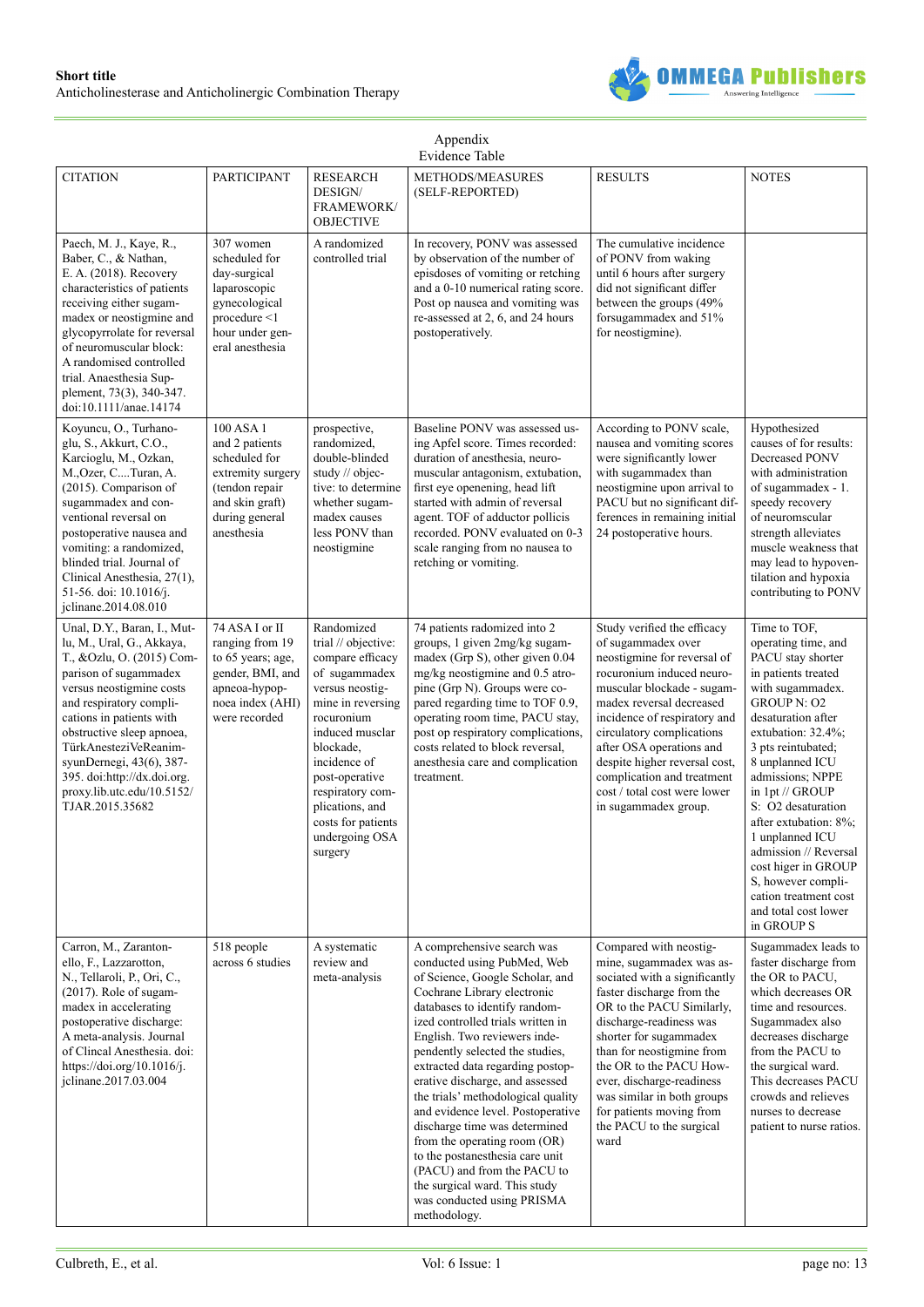| Herring WJ, Woo T, Assaid<br>CA, et al. Sugammadex<br>efficacy for reversal<br>of rocuronium- and<br>vecuronium-induced<br>neuromuscular blockade:<br>A pooled analysis of 26<br>studies. Journal of Clinical<br>Anesthesia. 2017;41:84-<br>91. doi:10.1016/j.<br>jclinane.2017.06.006.                                                                                                                                          | 1855 patients<br>across 26 studies<br>that were $>18$<br>years of age,<br>ASA Class 1-3,<br>and scheduled to<br>undergo general<br>anesthesia requr-<br>ing neuromuscu-<br>lar blockade                                              | Multicenter,<br>randomized<br>studies per-<br>formed between<br>December 2002<br>to 2010// Objec-<br>tive: to compare<br>the efficacy of<br>sugammadex<br>with neostigmine<br>or placebo for<br>reversal of the<br>effects of rocu-<br>ronium or ve-<br>curonium when<br>administered at<br>different depths<br>of blockade. | The anesthesia regiment in these<br>studies was propofol for induction<br>of anesthesia with propofol or<br>sevofloraine for maintenance<br>of anesthesia. Patientesrecevied<br>Rocuronium $(0.6-1.2mg/kg)$ or<br>vecuronium $(0.1 \text{mg/kg})$ for NMB.<br>Neuromuscular monitoring was<br>performed using the TOF-Watch<br>SX. An analysis of recovery<br>time to ROF ratio of 0.9 was<br>performed for the population.<br>Analysis was performed using<br>ANOVA on long-transformed<br>recovery times. | In total, 96% and 86%<br>of sugammadex treated<br>subjects recovered to a<br>TOF rato of 0.9 wihin 5<br>minutes of sugammadex<br>administration at reapear-<br>ance of second twitch<br>, follwing rocuronium<br>and vecuronium induced<br>neuromuscular blockade.<br>IN contrast, 16% and 9%<br>of neostigmine-treated<br>subjects recovered within 5<br>minutes, while no subjects<br>receiving placebo recovered<br>within 5 minutes, for eithe<br>rocuronium or vecuronium<br>induced NMB. | This study shows that<br>using sugamamadex<br>for reversal of neu-<br>romuscular blockade<br>has faster recovery<br>times within 5 min-<br>utes of administration<br>when compared to<br>Neostigmine and<br>placebo. This will<br>lead to decreased cost<br>of in operating room<br>time, and can assure<br>that your patients<br>musculature is stron-<br>ger after administra-<br>tion of sugammadex. |
|----------------------------------------------------------------------------------------------------------------------------------------------------------------------------------------------------------------------------------------------------------------------------------------------------------------------------------------------------------------------------------------------------------------------------------|--------------------------------------------------------------------------------------------------------------------------------------------------------------------------------------------------------------------------------------|------------------------------------------------------------------------------------------------------------------------------------------------------------------------------------------------------------------------------------------------------------------------------------------------------------------------------|-------------------------------------------------------------------------------------------------------------------------------------------------------------------------------------------------------------------------------------------------------------------------------------------------------------------------------------------------------------------------------------------------------------------------------------------------------------------------------------------------------------|------------------------------------------------------------------------------------------------------------------------------------------------------------------------------------------------------------------------------------------------------------------------------------------------------------------------------------------------------------------------------------------------------------------------------------------------------------------------------------------------|---------------------------------------------------------------------------------------------------------------------------------------------------------------------------------------------------------------------------------------------------------------------------------------------------------------------------------------------------------------------------------------------------------|
| Hristovska, A., Duch, P.,<br>Allingstrup, M., Afshari,<br>A. (2017). The compar-<br>ative efficacy and safety<br>of sugammadex and<br>neostigmine in reversing<br>neuromuscular blockade<br>in adults. The Association<br>of Anaesthesia of Great<br>Britian and Ireland. 73:<br>631-641.                                                                                                                                        | 4206 partici-<br>pants from 41<br>studies. Adults<br>$>18$ years of age.<br>ASA status 1-4,<br>who received<br>non-depolarizing<br>neuromuscular<br>blocking agents<br>for an elective<br>in-patient or<br>day-surgery<br>procedure. | A Cochrane sys-<br>tematic review<br>with a me-<br>ta-analysis and<br>trial sequential<br>analysis                                                                                                                                                                                                                           | After administration of neuromus-<br>cular blockade reversal outcomes<br>were recovery time from moder-<br>ate neuromuscular blockade from<br>reappearance of second twitch<br>to train-of-four >0.9; recovery<br>time from deep neuromuscular<br>blockade from reappearance of<br>post-tetanic count 1-5 to train-of-<br>four >0.9; and risk of adverse and<br>serious adverse effects.                                                                                                                    | Recovery from moderate<br>neuromuscular blockade<br>was 2.0 minutes with<br>sugammadex compared<br>to 12.9 for neostigmine.<br>Recovery from deep neuro-<br>muscular blockade was 2.9<br>for sugammadex compared<br>to 48.8 for neostigmine.                                                                                                                                                                                                                                                   | Sugammadex proved<br>to provide faster re-<br>covery no matter the<br>depth of neuromuscu-<br>lar blockade and post-<br>operative complica-<br>tions were decreased<br>with sugammadex.<br>Though postoperative<br>complications were<br>decreased serious<br>adverse effects re-<br>mained the same.                                                                                                   |
| Ledowski, T., Falke, L.,<br>Johnston, F., Gillies, E.,<br>Greenaway, M., De Mel,<br>A., Tiong, W., Phillips,<br>M. (2014). Retrospective<br>investigation of postopera-<br>tive outcome after reversal<br>of residual neuromuscu-<br>lar blockade. European<br>Society of Anaesthesiology.<br>31:423-429. DOI: 10.1097/<br>EJA.0000000000000010                                                                                  | 1444 patients<br>who received at<br>least one dose of<br>nondepolarizing<br>muscle relaxant<br>intraoperatively<br>during 2011 (722)<br>sugammadex,<br>212 neostigmine,<br>and 510 no<br>reversal)                                   | Retrospective<br>data anaylsis                                                                                                                                                                                                                                                                                               | Endpoints included unwanted<br>events in the postanaesthesia<br>care unit (PACU); symptoms<br>of pulmonary complications<br>within 7 postoperative days (0<br>to 100 outcome score based<br>on temperature >38 degrees C,<br>leucocyte count >11 x10 $\degree$ 9 1 $\degree$ -1;<br>physical examination consistent<br>with pneumonia and shortness of<br>breath); PACU turnover time, and<br>length of hospital stay.                                                                                      | The incidence of postoper-<br>ative nausea and vomiting<br>(PONV) in PACU was high-<br>er in neostigmine-reversed<br>than sugammadex-reversed<br>patients (21.5 vs. 13.6%;<br>$P \leq 0.05$ ). No differences<br>were found regarding other<br>PACU incidents, length of<br>PACU stay or hospital stay.<br>Pulmonary outcome deteri-<br>orated significantly                                                                                                                                   | Sugammadex leads to<br>better outcomes when<br>looking at postop-<br>erative nausea and<br>vomitting, and better<br>pulmonary outcome<br>when compared to<br>neostigmine reversal<br>and nonreversal<br>of neuromuscular<br>blockade.                                                                                                                                                                   |
| Yoo, J.B., Lee, E., Ahn, J.,<br>Jang, H. (2017). Clinical<br>factors and non-clinical<br>factors associated with<br>delayed stay in post-an-<br>esthetic care units for<br>common types of surgery.<br>International Information<br>Institute, 20(1A), 355-362.<br>Retrieved from https://<br>proxy.lib.utc.edu/login?<br>url=https://search-proquest-<br>com.proxy.lib.utc.edu/<br>docview/1901705635?ac-<br>countid $=14767$ . | 119 patients<br>(ages older than<br>19) between<br>April and August<br>of 2013                                                                                                                                                       | Randomized<br>study that used<br>SPSS 21.0 for<br>windows                                                                                                                                                                                                                                                                    | Study tools used were used to<br>assess clinical factors, such<br>asoxyugen saturation at time<br>of PACU entraces, degree of<br>recovery of consciousness,<br>hypothermia during PACU stay,<br>nausea, additional adminstration<br>of narcotics and transfusions,<br>glycemic control, and delayed<br>removal of endotracheal tube.<br>Patients also were not allowed to<br>leave hte PACU until they were<br>ranked a score 8 out of 10.                                                                  | Results: of the 119 partici-<br>pants, 37 (31.1%) had lon-<br>ger than average stays in the<br>PACU. The clinical factors<br>that affected the duration of<br>stay in the PACU, included<br>the following: delayed re-<br>cover of consciousness from<br>anesthesia $(73%)$                                                                                                                                                                                                                    |                                                                                                                                                                                                                                                                                                                                                                                                         |
| Monk, T., Rietbergen, H.,<br>Woo, T., Fennema, H.<br>$(2017)$ . Use of Sugam-<br>madex in Patients With<br>Obesity: A Pooled Anal-<br>ysis. American Journal of<br>Therapeutics. $24:507-514$ .                                                                                                                                                                                                                                  | 1418 patients<br>across 27 studies                                                                                                                                                                                                   | A pooled analysis                                                                                                                                                                                                                                                                                                            | Patients included in the pooled<br>analysis were selected from all<br>available studies where sugam-<br>madex was administered after a<br>neuromuscular block induced by<br>rocuronium or vecuronium, with<br>sugammadex dose based on the<br>routine dose recommendations of<br>4 mg/kg in cases using deep block<br>$[1-2$ post-tetanic counts (PTC) or<br>15 minutes after last rocuronium<br>dose] or $2 \text{ mg/kg}$ in case of a<br>moderate block [reappearance of<br>the second twitch (T2)       | Reversal after rocuronium<br>administration was 1.9 for<br>nonobese patients and 1.8<br>for obese patients. There<br>was no correlation between<br>BMI and recovery time.<br>Reversal after vecuronium<br>administration was within 3<br>minutes on average and also<br>showed no correlation be-<br>tween obese and nonobese<br>patients.                                                                                                                                                     | Obese patients<br>$($ >30BMI $)$ will<br>have recovery times<br>similiar to nonobese<br>patients (<30BMI)<br>when administered<br>sugammadex for<br>reversal.                                                                                                                                                                                                                                           |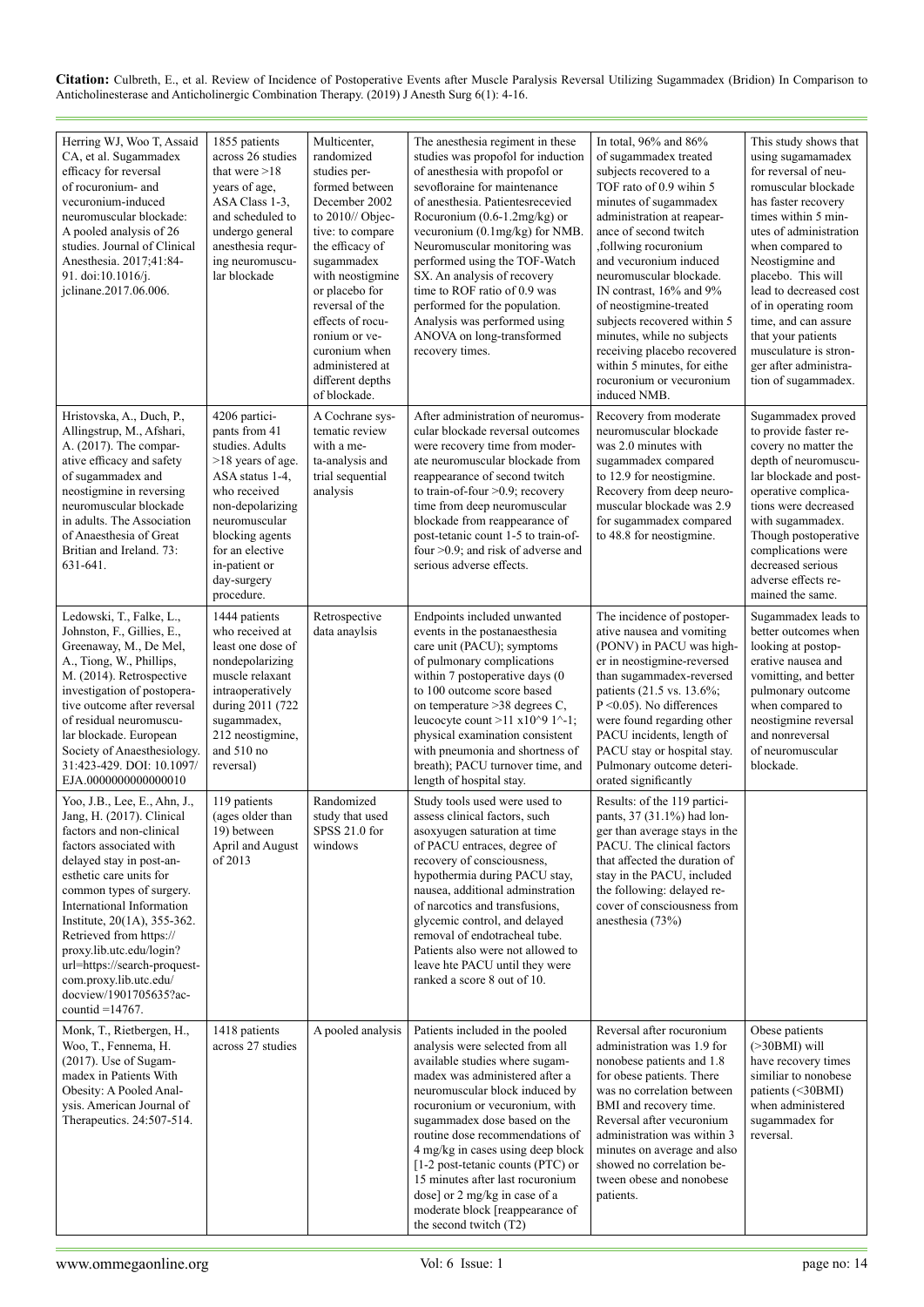

| Kadam, V., Howell, S.,<br>(2018). Unrestricted and<br>Restricted Access to<br>Sugammadex and Side<br>Effect Profile in a Teaching<br>Hospital Centre for Year<br>2014. Anesthesiology and<br>Pain Medicine. 8:1. DOI:<br>10.5812/aapm.63066.                                                                                                                                                                                                                                                                   | 1347 and 1302<br>patients were<br>included for the<br>unrestricted and<br>restricted peri-<br>ods, respectively.                                                            | A retrospective<br>audit                                                                                                                                                                                                                | A retrospective audit was<br>conducted for the period January<br>1st to December 31st 2014.<br>Sugammadex use was unrestrict-<br>ed during the first 6 months of<br>this period and restricted over the<br>following period. Patients who<br>had endotracheal intubation for<br>any surgery were included in the<br>audit. Non-intubated patients,<br>patients with incomplete data and<br>patients who were intubated and<br>transferred to the intensive care<br>unit were excluded.                                                                                                                                                                                                                                                                                                                 | 1347 and 1302 patients<br>were included for the<br>unrestricted and restrict-<br>ed periods, respectively.<br>There were no significant<br>dif-ferences between the<br>time periods with respect to<br>patient characteristics (Age,<br>ASA) or side effects (oxy-<br>gen de-saturation, nausea).<br>While mean time in theatre<br>was similar across the time<br>periods, mean recovery time<br>was significantly longer<br>during the restricted period                                          | Though unrestricting<br>Sugammadex reduced<br>recovery time but has<br>had minimal impact<br>on other clinical<br>outcomes. Neostig-<br>mine represents a<br>cheaper alternative<br>and its use remains<br>standard practice in<br>this facility. |
|----------------------------------------------------------------------------------------------------------------------------------------------------------------------------------------------------------------------------------------------------------------------------------------------------------------------------------------------------------------------------------------------------------------------------------------------------------------------------------------------------------------|-----------------------------------------------------------------------------------------------------------------------------------------------------------------------------|-----------------------------------------------------------------------------------------------------------------------------------------------------------------------------------------------------------------------------------------|--------------------------------------------------------------------------------------------------------------------------------------------------------------------------------------------------------------------------------------------------------------------------------------------------------------------------------------------------------------------------------------------------------------------------------------------------------------------------------------------------------------------------------------------------------------------------------------------------------------------------------------------------------------------------------------------------------------------------------------------------------------------------------------------------------|----------------------------------------------------------------------------------------------------------------------------------------------------------------------------------------------------------------------------------------------------------------------------------------------------------------------------------------------------------------------------------------------------------------------------------------------------------------------------------------------------|---------------------------------------------------------------------------------------------------------------------------------------------------------------------------------------------------------------------------------------------------|
| O'Reilly-Shah, V.N., Lyn-<br>de, G.C., Mitchell, M.L.,<br>Maffeo, C.L., Jabaley,<br>C.S., & Wolf, F.A. (2018).<br>Initial experience with the<br>unrestricted introduction<br>of sugammadex at a large<br>academic medical center: a<br>retrospective observational<br>study examining postopera-<br>tive mechanical ventialtion<br>and efficiency outcomes.<br>Korean Journal of An-<br>esthesiology, 2-10. doi.<br>org/10.4097/kja.d.18.00063                                                                | Patients under-<br>going general<br>anesthesia over<br>12 month period                                                                                                      | Retrospective<br>observational<br>study including<br>post-hoc chart<br>review and<br>multiple variable<br>linear regression<br>// hypothesis<br>that unrestricted<br>introduction of<br>sugammadex at<br>Emory Universi-<br>ty Hospital | Retrospective observation - data<br>recorded between 10/1/2015-<br>10/1/2016: First 6.5 months<br>reviewed before sugammadex in-<br>troduction (P1), next 5.5 months<br>reviewed after sugammadex<br>introduction (P2). Sugammadex<br>was supplied as part of a standard<br>med tray for every surgical case<br>without restrictions on provider<br>use. Education about its use<br>taken place prior to introduction,<br>Neostigmine and glycopyrrolate<br>were in cluded, choice of NMBA<br>was at discretion of care team.<br>After exclusions, 7217 cases<br>were included in the final analytic<br>dataset.                                                                                                                                                                                       | Associated with significant<br>reduction in PACU MV due<br>to rNMB, but no change<br>was observed in the studied<br>efficiency outcomes or<br>overall utilization of MV in<br>the pACU. Rates of PACU<br>MV decreased from 0.63%<br>to 0.20% following intro<br>of sugammadex. Use of<br>sugammadexliekly enabled<br>the reversal and extubation-<br>of patients who previously<br>would have otherwise<br>requried post op MV.                                                                    | rNMB accounted<br>for 27.9% of PACU<br>MV in P1 and 11.7%<br>in P2.                                                                                                                                                                               |
| G. V., Smet, V.,<br>Vandeput, D. (2012). A<br>prospective, observational<br>study comparing postoper-<br>ative residual curarisation<br>and early adverse respi-<br>ratory events in patients<br>reversed with neostig-<br>mine or sugammadex or<br>after apparent spontaneous<br>recovery. Anaesthesia&<br>Intensive Care, 40(6),<br>999-1006. Retrieved from<br>https://proxy.lib.utc.edu/<br>login?url=http://search.eb-<br>scohost.com/login.aspx?di-<br>rect=true&db=ccm&AN=<br>108079434&site=ehost-live | 624 patients<br>where stud-<br>ied, that were<br>undergoing<br>different types of<br>elective surgical<br>procedures that<br>required general<br>anestehsia with<br>NMBD:s. | A prospective,<br>obsersavtional,<br>non-intervention-<br>al, and non-ran-<br>domized study                                                                                                                                             | Immediatley after arival to PACU<br>the nurse recorded tympanic<br>temperature and acceleromyo-<br>graphic responses of the adductor<br>policcis muscle (as the TOF%)<br>upon TOF-Watch stimulation of<br>the ulnar nerve. Two consecu-<br>tive TOF measurements were<br>obtained and the closest two<br>rations were averaged. a TOF of<br>90% was used as the cut off value<br>to exclude postoperative residual<br>curarisations (PORC). Lastly,<br>the PACU nurses documentsed<br>the following evenets during the<br>first 30 minutes of PACU time:<br>episodes of hypoxemia (SPO2 ><br>90%), the lowest SPO2 observed,<br>the requiremnte for either verble<br>or tactile simulation to maintain<br>an $SPO2 > 90\%$ , and evidence of<br>airway obstruction that required<br>an airway maneuver | The incidence of postoper-<br>ative residual curarisation<br>(PORC) after neuromus-<br>cular blocking drugs<br>strongly decreased wihtin<br>this institution from 59%<br>in 2005 to 14% in 2011.<br>The study showed that 15%<br>of those who apparently<br>spontaneously recovered<br>from their neuromuscular<br>block and 15% of those<br>antagnoised with neostig-<br>mine exhibited PORC in<br>the PACU, as opposed to<br>only 2% of the patients who<br>received sugammadex for<br>reversal. |                                                                                                                                                                                                                                                   |